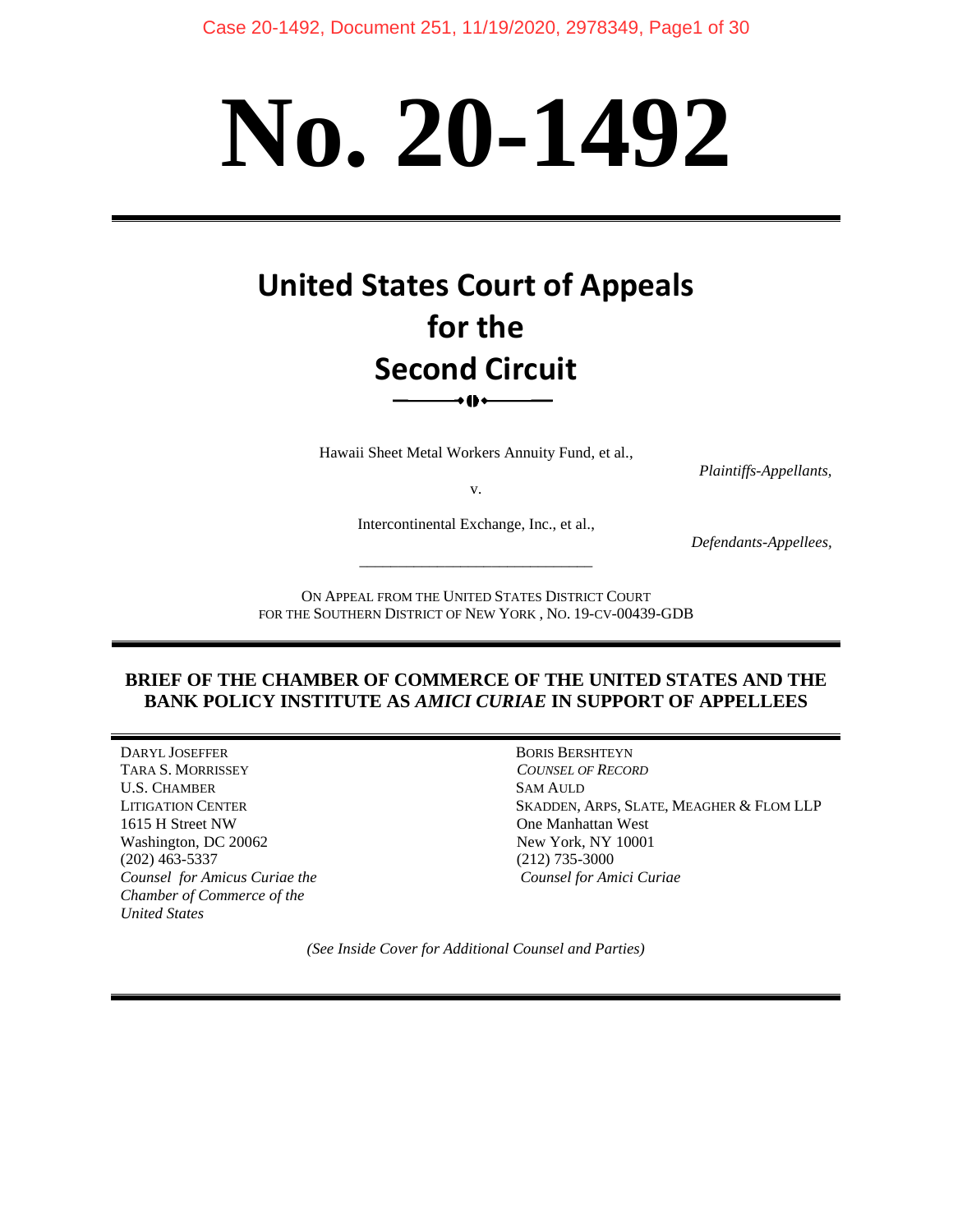## Case 20-1492, Document 251, 11/19/2020, 2978349, Page2 of 30

GREGG ROZANKSY BANK POLICY INSTITUTE  $600$ 13<br/> $^{\rm TH}$  STREET NW Washington, DC 20005 *Counsel for Amicus Curiae the Bank Policy Institute*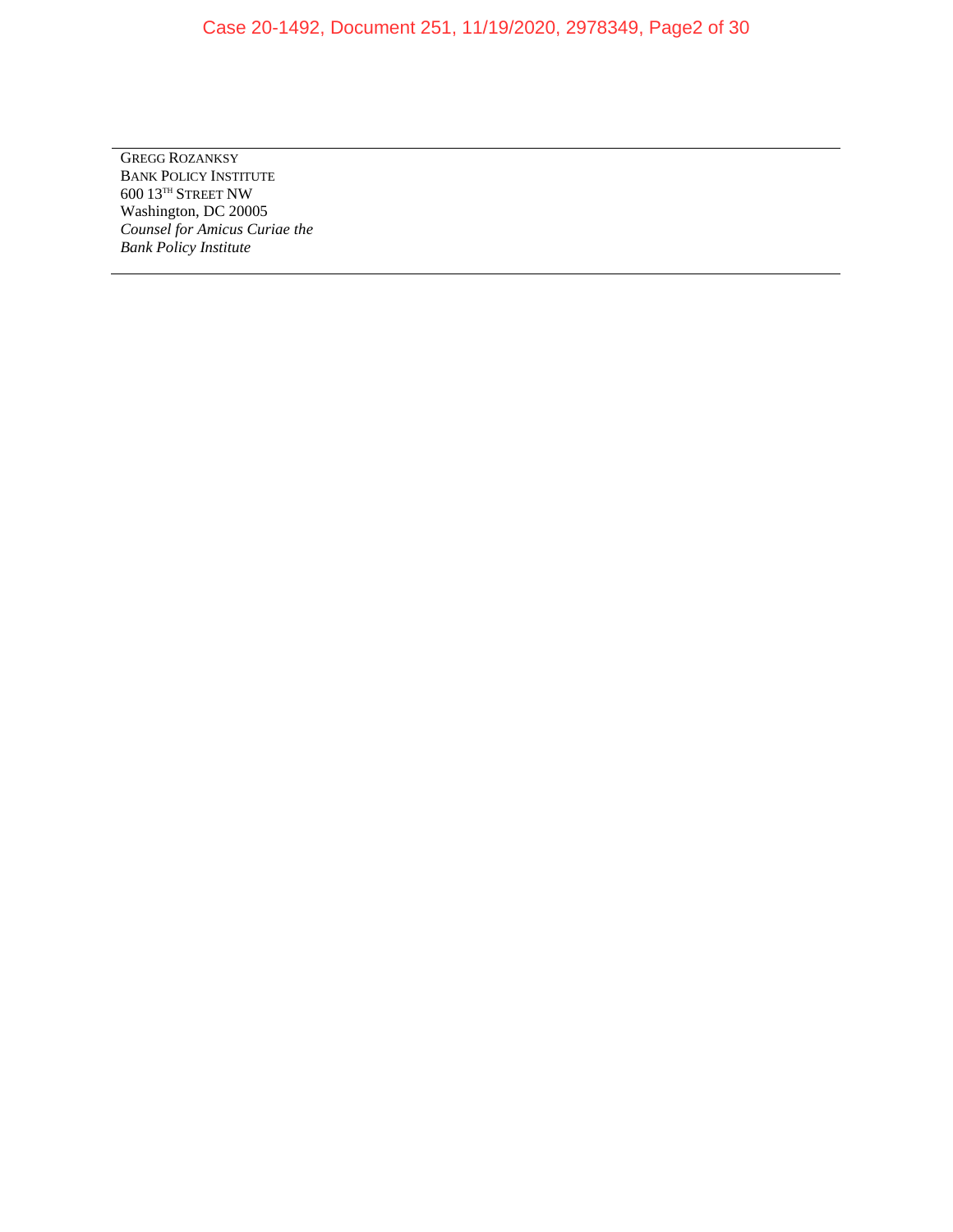# **CORPORATE DISCLOSURE STATEMENT**

In accordance with Federal Rule of Appellate Procedure 26.1, amici state that neither has a parent corporation and that no publicly held corporation owns 10% of either of their stock.

> /s/ *Boris Bershteyn*  Boris Bershteyn

*Counsel for Amici Curiae*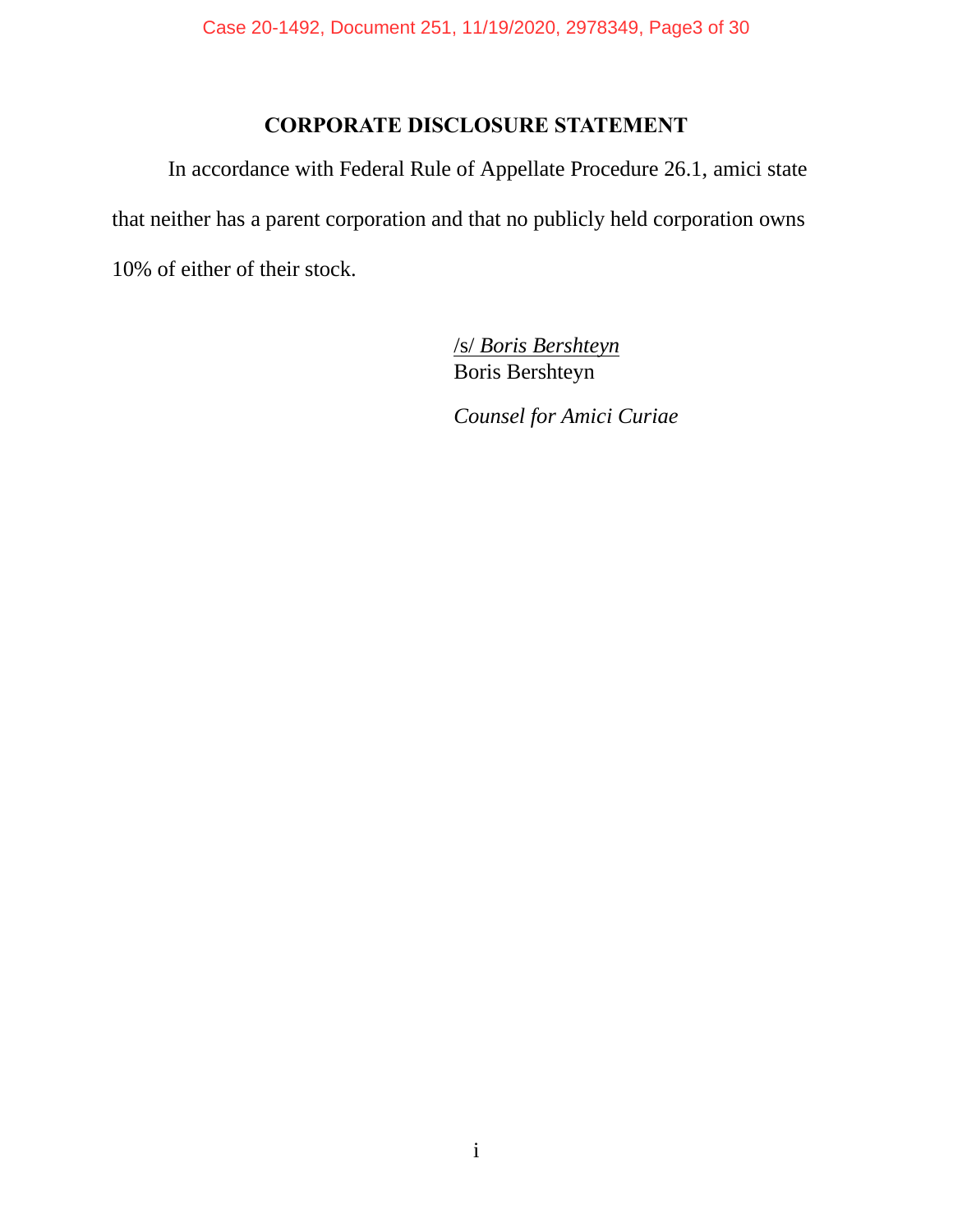# **TABLE OF CONTENTS**

| $\mathbf{I}$ .<br>STATISTICAL ANALYSES ARE SUBJECT TO THE SAME<br>PLAUSIBILITY TEST AS ALL OTHER FACTUAL |  |
|----------------------------------------------------------------------------------------------------------|--|
| THE DISTRICT COURT CORRECTLY DECLINED TO RELY ON<br>II.                                                  |  |
| PERMITTING VAGUE STATISTICAL ANALYSES TO PROCEED<br>III.                                                 |  |
|                                                                                                          |  |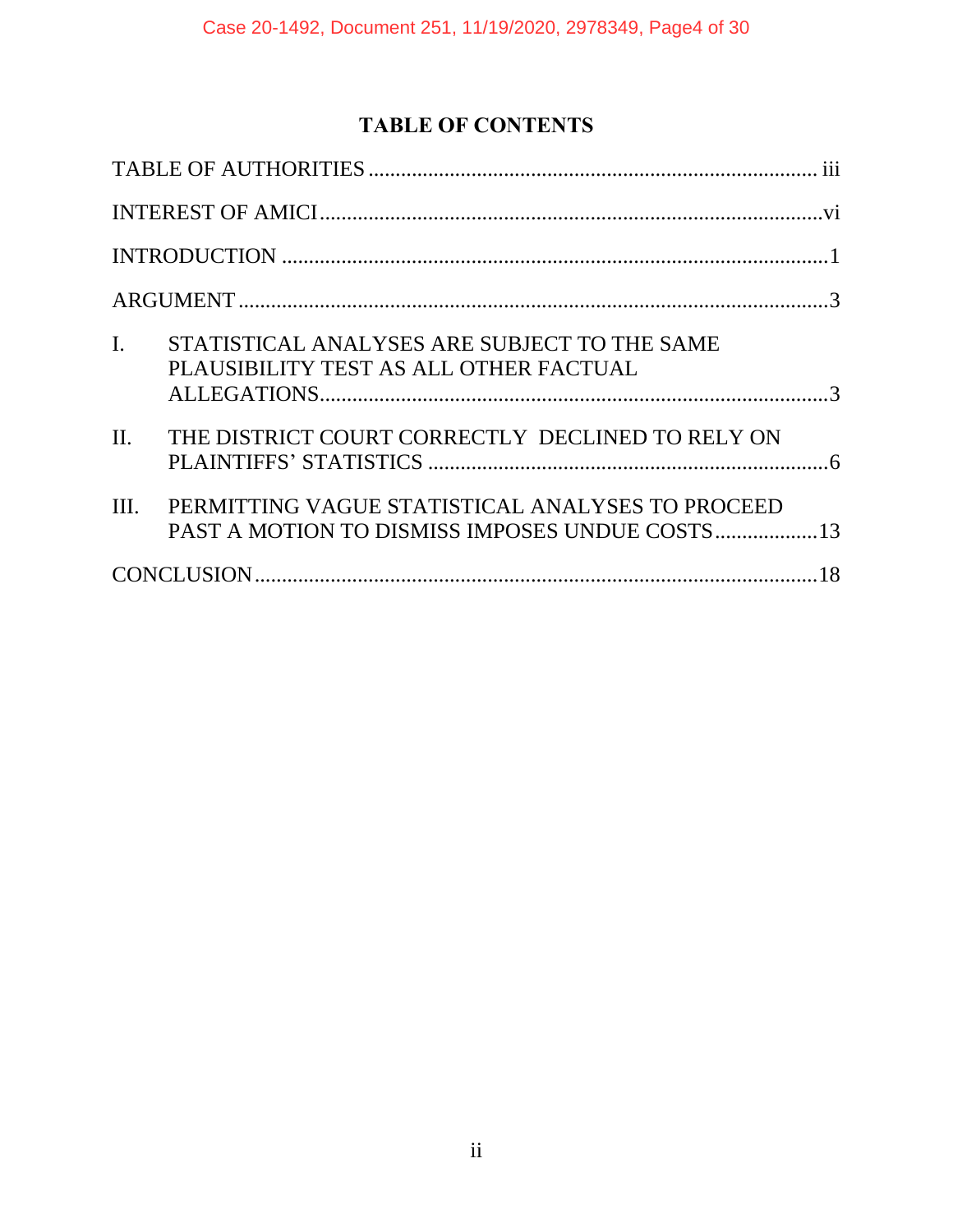# **TABLE OF AUTHORITIES**

# **PAGE(S)**

# **CASES**

<span id="page-4-0"></span>

| Ashcroft v. Iqbal,                                                                                           |
|--------------------------------------------------------------------------------------------------------------|
| Bell Atlantic Corp. v. Twombly,                                                                              |
| Blue Chip Stamps v. Manor Drug Stores,                                                                       |
| Burgis v. N.Y.C. Department of Sanitation,                                                                   |
| Credit Suisse Securities (USA) LLC v. Billing,                                                               |
| Fire & Police Pension Association of Colorado v. Bank of Montreal,                                           |
| Food & Water Watch, Inc. v. Vilsack,                                                                         |
| FrontPoint Asian Event Driven Fund, L.P. v. Citibank, N.A., No. 16-CV-<br>5263 (AKH),                        |
| Gelboim v. Bank of America Corp.,                                                                            |
| In re GSE Bonds Antitrust Litigation,                                                                        |
| In re ICE LIBOR Antitrust Litigation,<br>No. 19-CV-439 (GBD), 2020 WL 1467354 (S.D.N.Y. Mar. 26, 2020)  1, 9 |
| International Data Bank, Ltd. v. Zepkin,                                                                     |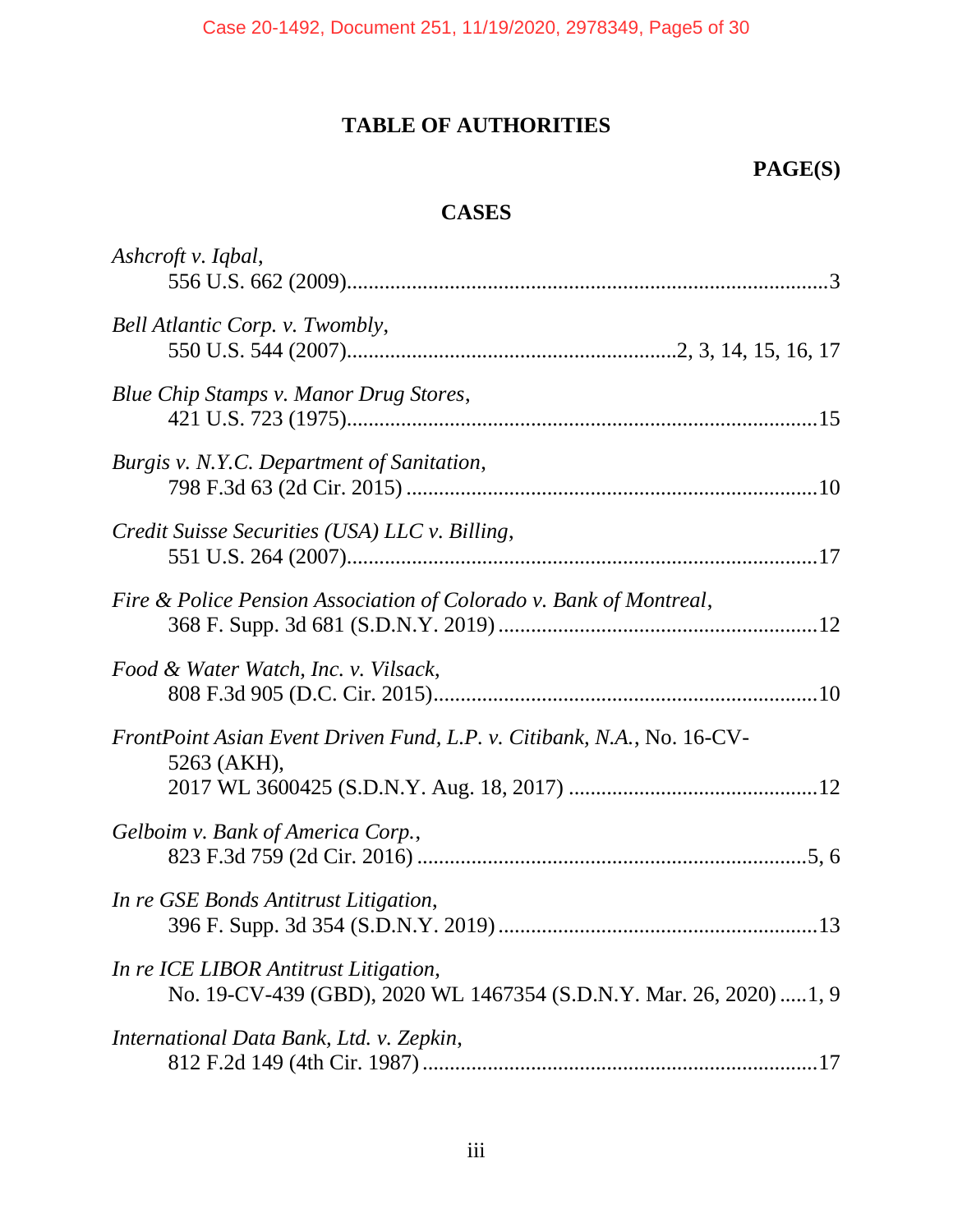| Kendall v. Visa U.S.A., Inc.,                                                          |
|----------------------------------------------------------------------------------------|
| Krim v. pcOrder.com, Inc.,                                                             |
| In re Linerboard Antitrust Litigation,                                                 |
| Mandala v. NTT Data, Inc.,                                                             |
| Quality Auto Painting Center of Roselle, Inc. v. State Farm Indemnity Co.,             |
| Sonterra Capital Master Fund Ltd. v. UBS AG,                                           |
| Spectrum Sports, Inc. v. McQuillan,                                                    |
| Swanson v. Citibank, N.A.,                                                             |
| In re Text Messaging Antitrust Litigation,                                             |
| In re Time Warner Inc. Securities Litigation,                                          |
| United States ex rel. Customs Fraud Investigations, LLC. v. Victaulic Co.,             |
| United States ex rel. Integra Med Analytics, L.L.C. v. Baylor Scott & White<br>Health, |
| United States ex rel. Nathan v. Takeda Pharmaceuticals North America,<br>Inc.,         |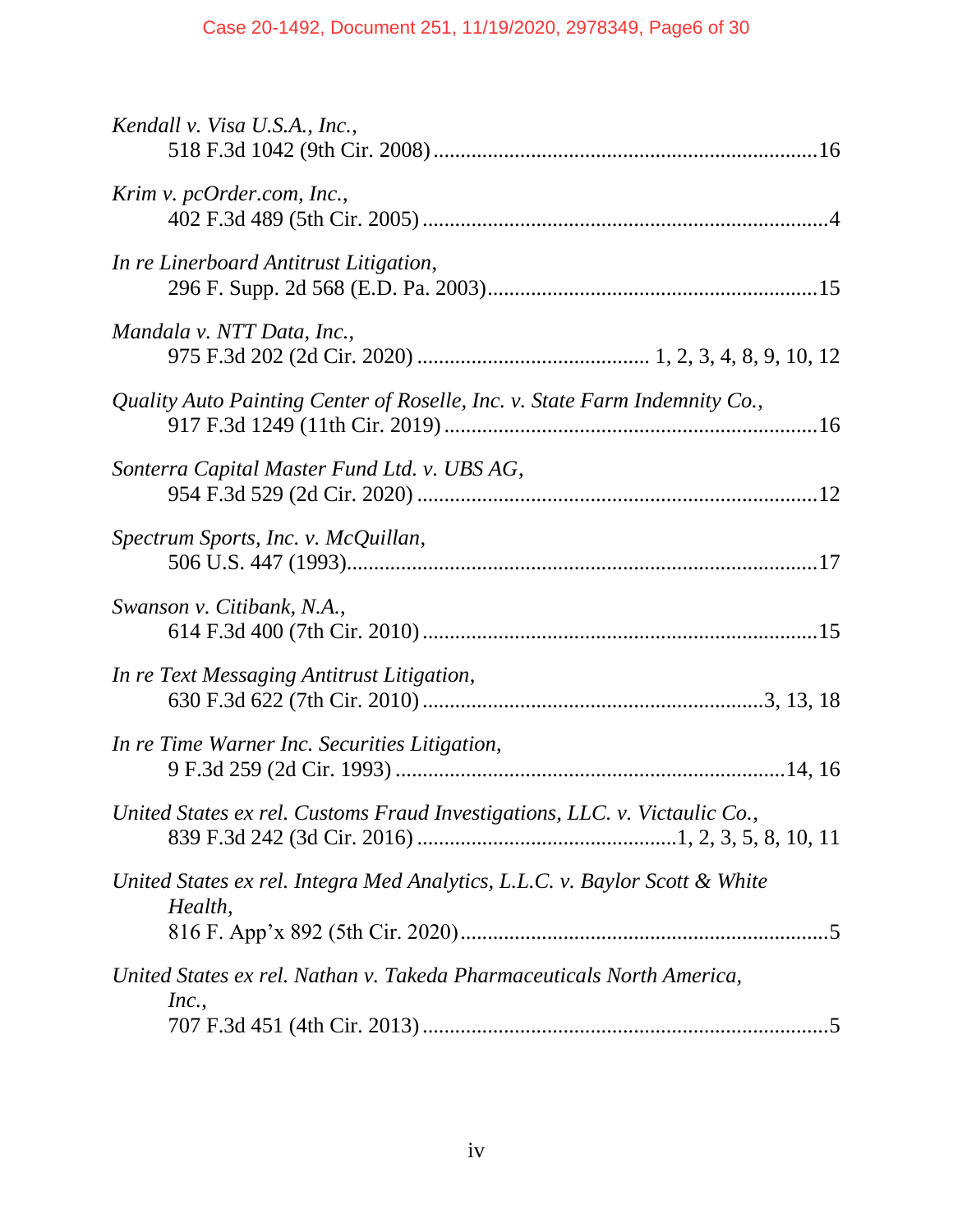# **OTHER AUTHORITIES**

| Charles Seife, Proofiness: How You're Being Fooled by the Numbers, 15                                                              |  |
|------------------------------------------------------------------------------------------------------------------------------------|--|
| Edward K. Cheng, <i>Fighting Legal Innumeracy</i> ,                                                                                |  |
| Frank Easterbrook, The Limits of Antitrust,                                                                                        |  |
| John Bogart, The Supreme Court Decision in Twombly: A New Federal<br>Pleading Standard?, 20 Utah Bar J. 20, 22 (Sept./Oct. 2007)15 |  |
|                                                                                                                                    |  |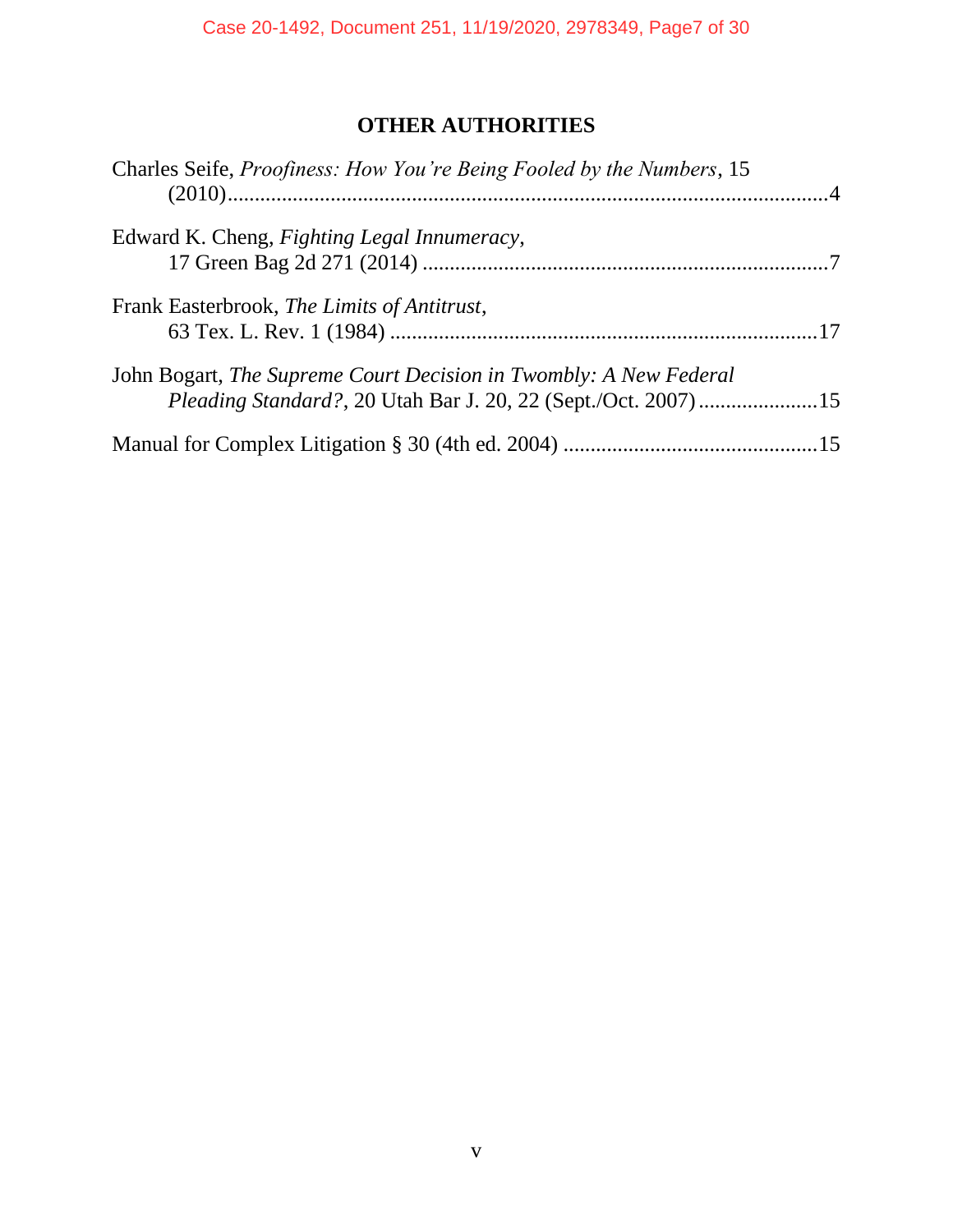#### **INTEREST OF AMICI<sup>1</sup>**

<span id="page-7-0"></span>The Chamber of Commerce of the United States of America is the world's largest business federation. It represents approximately 300,000 direct members and indirectly represents the interests of more than three million companies and professional organizations of every size, in every industry sector, and from every region of the country. An important function of the Chamber is to represent the interests of its members in matters before Congress, the Executive Branch, and the courts.

The Chamber regularly files amicus briefs in cases that raise issues of vital concern to the Nation's business community—including those that concern pleading standards. *See, e.g.*, Br. of Chamber of Commerce of the United States of America et al., as *Amici Curiae* in Support of Petitioner, *Bell Atlantic Corp. v. Twombly*, No. 05-1126 (U.S. Aug. 25, 2006); Br. of Chamber of Commerce of the United States of America as *Amicus Curiae* in Support of Defendants-Appellees, *Quality Auto Painting Ctr. of Roselle, Inc. v. State Farm Indem. Co.*, No. 15- 14160-AA (11th Cir. June 29, 2018). In this case, plaintiffs contend that this Court should adopt a pleading standard that is inconsistent with the standards set by the

<sup>&</sup>lt;sup>1</sup> No party's counsel authored this brief. No party, party's counsel, or person other than amici curiae, their members, or their counsel provided money for the brief's preparation or submission. All parties have consented to the filing of this brief.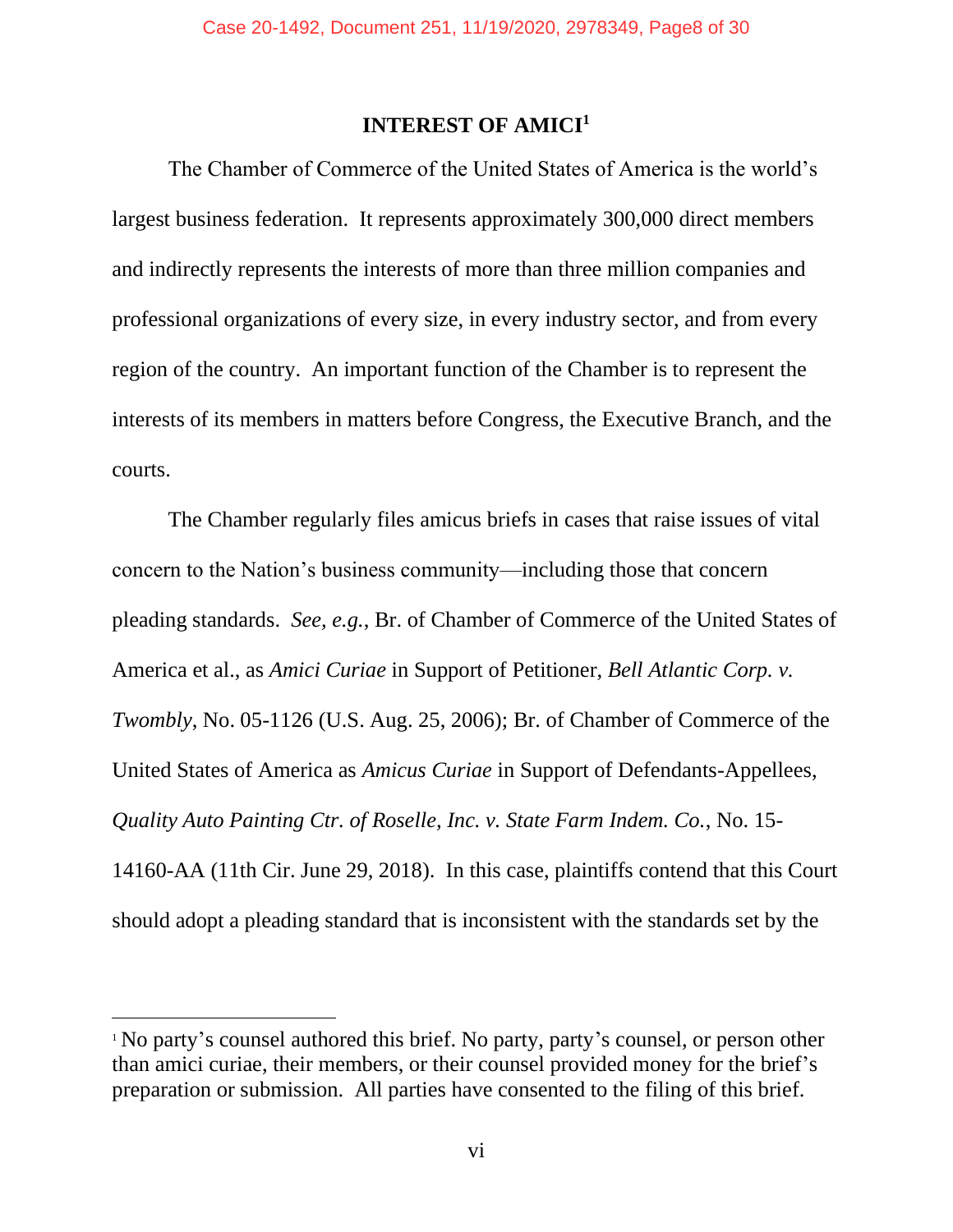Supreme Court and this Court by effectively immunizing statistical allegations from judicial scrutiny at the motion to dismiss phase. Adopting such a standard would expose the Chamber's members to burdensome discovery in meritless cases.

This is an issue that has broad significance across the Chamber's membership, and the Chamber thus has a strong interest in this case. The Chamber participates solely on this pleading issue and expresses no view on the current LIBOR benchmark. As the Chamber has previously noted, in light of efforts to transition away from LIBOR, the Chamber is committed to supporting a smooth transition. *See* U.S. Chamber of Commerce, *Quick Take: Your Primer on LIBOR Transition*, https://www.uschamber.com/series/above-the-fold/quick-take-yourprimer-libor-transition (June 6, 2019).

The Bank Policy Institute is a nonpartisan public policy, research and advocacy group, representing the nation's leading banks and their customers. BPI's members include universal banks, regional banks and the major foreign banks doing business in the United States. Collectively, they employ almost two million Americans, make nearly half of the nation's small business loans, and are an engine for financial innovation and economic growth. BPI has a strong interest in the outcome of this litigation, particularly in the rejection of plaintiffs' attempt to lower the pleading standards because if adopted, it would subject BPI's members to great risk of substantial and unwarranted discovery costs.

vii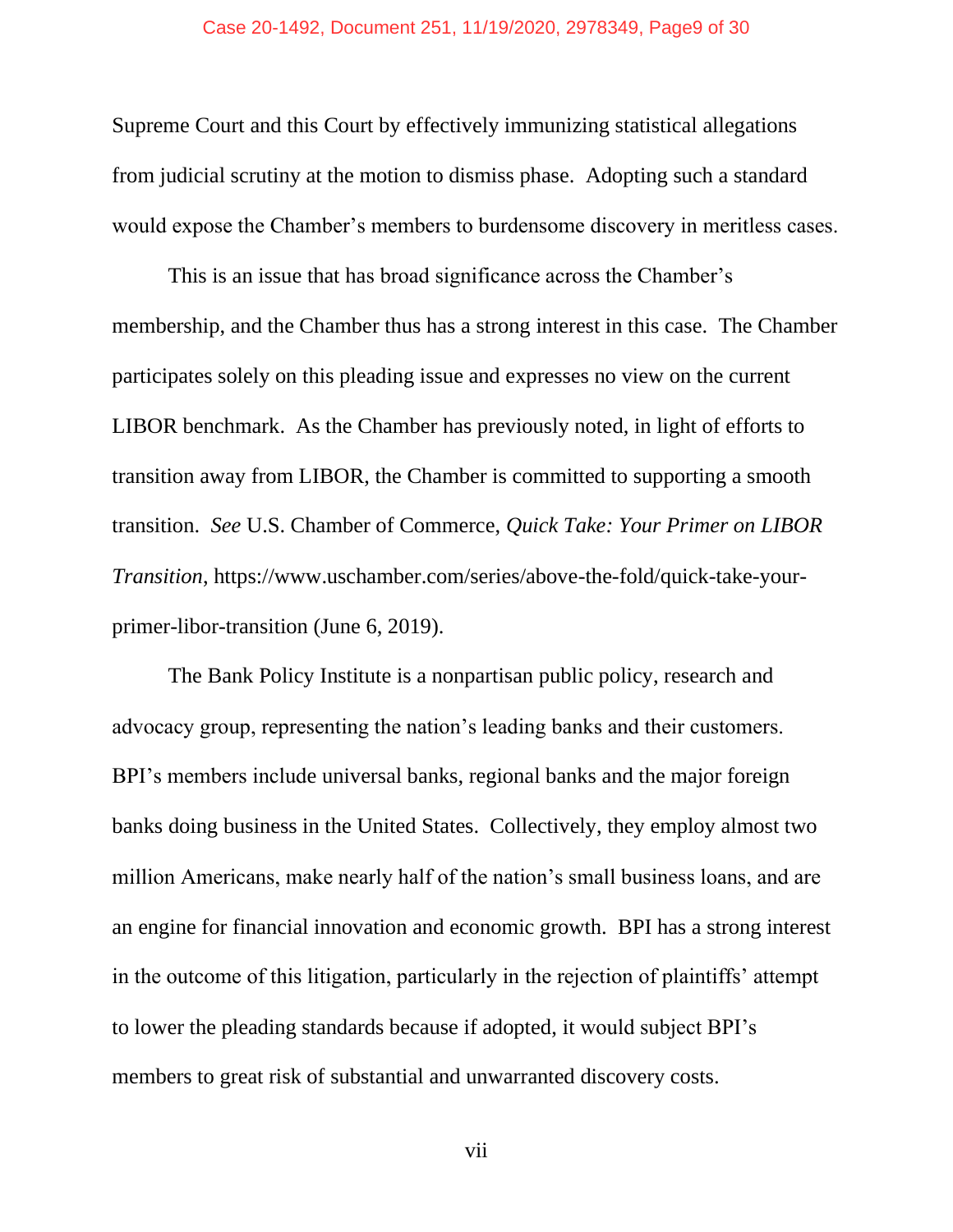#### **INTRODUCTION**

<span id="page-9-0"></span>"Facts are stubborn things, but statistics . . . [a]s Mark Twain's saying suggests . . . must be consulted cautiously" because they are "pliable." *Mandala v. NTT Data, Inc.*, 975 F.3d 202, 205 (2d Cir. 2020). Litigants can, at times, abuse statistics' "pliable" nature in an effort to manufacture an apparent inference of unlawful conduct that facts cannot plausibly support. *See id.* Here, the district court properly applied well established pleading standards in holding that plaintiffs' statistical analyses were too threadbare and much too "dubious" to plausibly support a claim that defendants conspired to manipulate a financial benchmark called ICE LIBOR. *In re ICE LIBOR Antitrust Litig.*, 2020 WL 1467354, at \*6 (S.D.N.Y. Mar. 26, 2020). This Court should likewise reject plaintiffs' statistical analyses, for several reasons.

First, although plaintiffs claim that they immunized their pleading against a motion to dismiss by resting their claim on statistical analyses, this Court—along with several other Courts of Appeals—has held that statistics must be "consulted cautiously" even at the "early juncture" of a case, including on a motion to dismiss. *NTT Data*, 975 F.3d at 205, 210. Indeed, judiciously scrutinizing statistical analyses at the pleading stage is critical because litigants often "dress up" conclusory allegations "in more persuasive-sounding statistical jargon" in the hopes that courts might be "fooled by the numbers." *United States ex rel. Customs*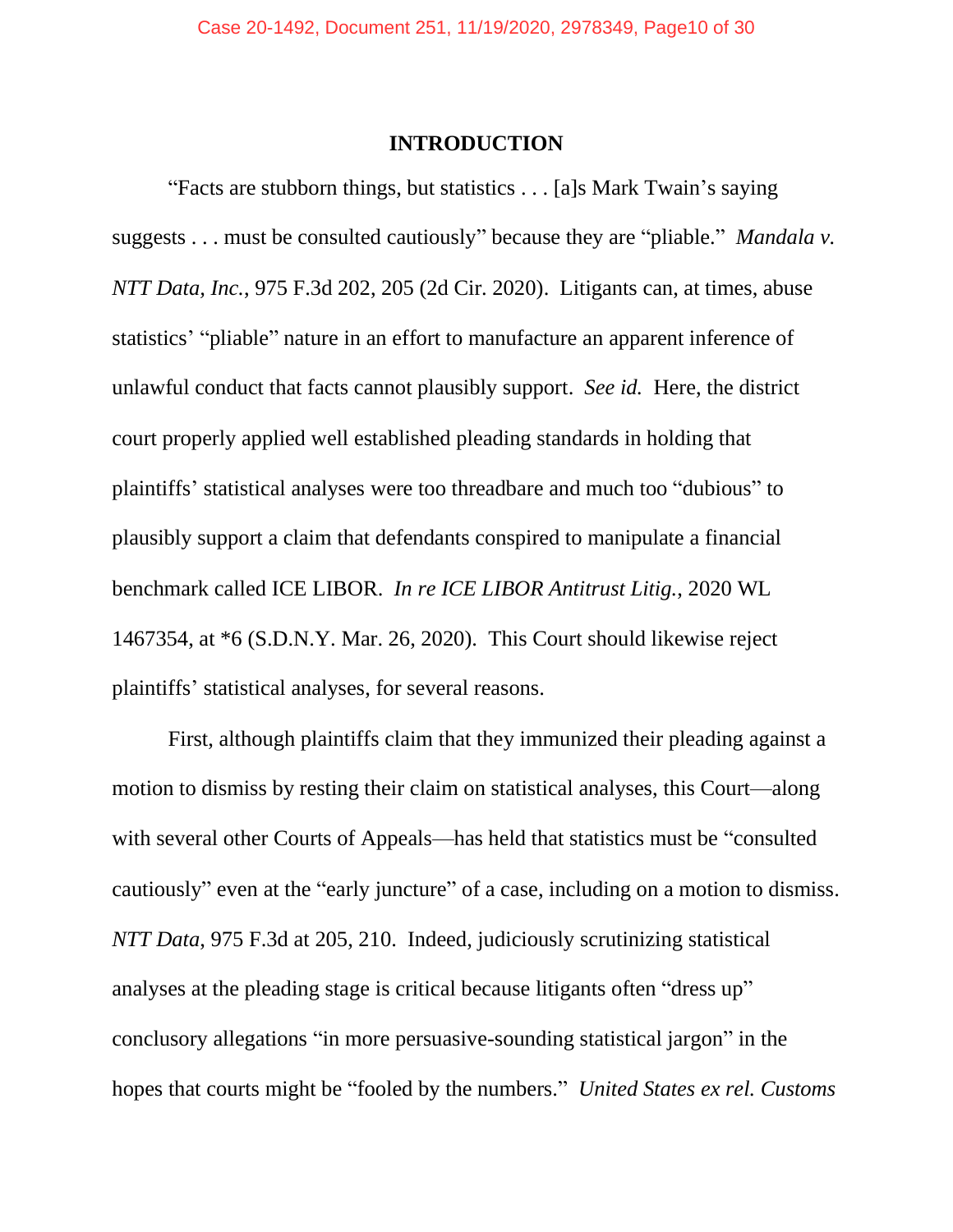*Fraud Investigations, LLC. v. Victaulic Co.*, 839 F.3d 242, 269 (3d Cir. 2016) (Fuentes, J., concurring in part, dissenting in part). Whether plaintiffs choose to dress their allegations in words or statistics, this Court should not create an exception from the full rigors of the plausibility standard announced in *Bell Atlantic Corp. v. Twombly*, 550 U.S. 544 (2007).

Second, plaintiffs fail to clear this Court's settled standards for deploying statistical analyses to buttress complaints. Plaintiffs ask the Court to draw an inference of collusive conduct from the statistical equivalent of "conclusory and unsupported assertion[s]." *NTT Data*, 975 F.3d at 211. And plaintiffs impermissibly use "apples to study oranges" while relying upon cherry-picked data, all in the hope that no judge will look at them closely on a motion to dismiss. *See id.* This pleading tactic has lately become in vogue in this circuit. In order to avoid opening the dam to a steady stream of plaintiffs seeking a ticket to discovery based upon illusory statistical flotsam, this Court should hold facially deficient statistics to the same scrutiny as other factual pleadings.

Third, a contrary conclusion would have serious negative consequences because discovery in class actions—particularly antitrust class actions—is exceedingly costly. *Twombly*, 550 U.S. at 558-59 n.16. Those costs "create irrevocable . . . harm" to defendants "[w]hen a district court . . . misappl[ies] the *Twombly* standard [and] allows a complex case of extremely dubious merit to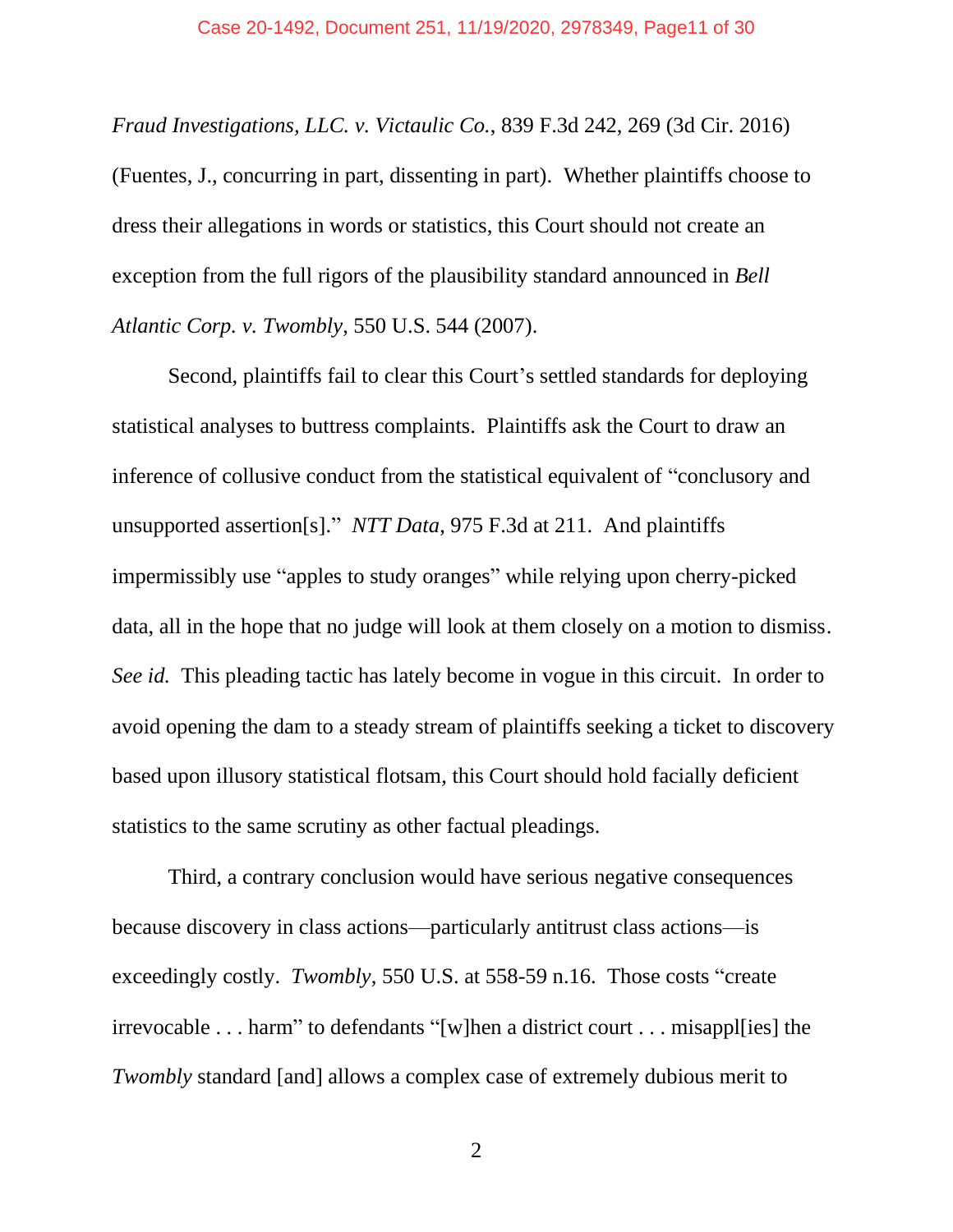proceed." *In re Text Messaging Antitrust Litig.*, 630 F.3d 622, 626 (7th Cir. 2010) (Posner, J.). The mere threat of discovery expenses "push[es] cost-conscious defendants to settle even anemic cases before reaching [merits] proceedings." *Twombly*, 550 U.S. at 558-59 n.16. The cost and distraction of meritless litigation can also have the perverse effect of deterring innovation. Accordingly, this Court should hold that statistical analyses that do not plausibly support an inference of unlawful conduct are insufficient to state a claim and affirm the district court's faithful application of those principles.

#### **ARGUMENT**

## <span id="page-11-1"></span><span id="page-11-0"></span>**I. STATISTICAL ANALYSES ARE SUBJECT TO THE SAME PLAUSIBILITY TEST AS ALL OTHER FACTUAL ALLEGATIONS**

Complaints are not excused from the plausibility standard merely because they rely upon numbers instead of words. To have "facial plausibility," a complaint must "plead[] factual content that allows the court to draw the reasonable inference that the defendant is liable for the misconduct alleged." *Ashcroft v. Iqbal*, 556 U.S. 662, 678 (2009). A complaint relying upon statistics is no different: "statistics must plausibly suggest" that the defendants are liable for the alleged unlawful conduct, *NTT Data*, 975 F.3d at 210, because "[s]tatistical studies" are not "magic," *Victaulic*, 839 F.3d at 270. Nevertheless, litigants sometimes take advantage of the pliability of statistics by "dress[ing] up" conclusory allegations "in more persuasive-sounding statistical jargon," *id.* at 270,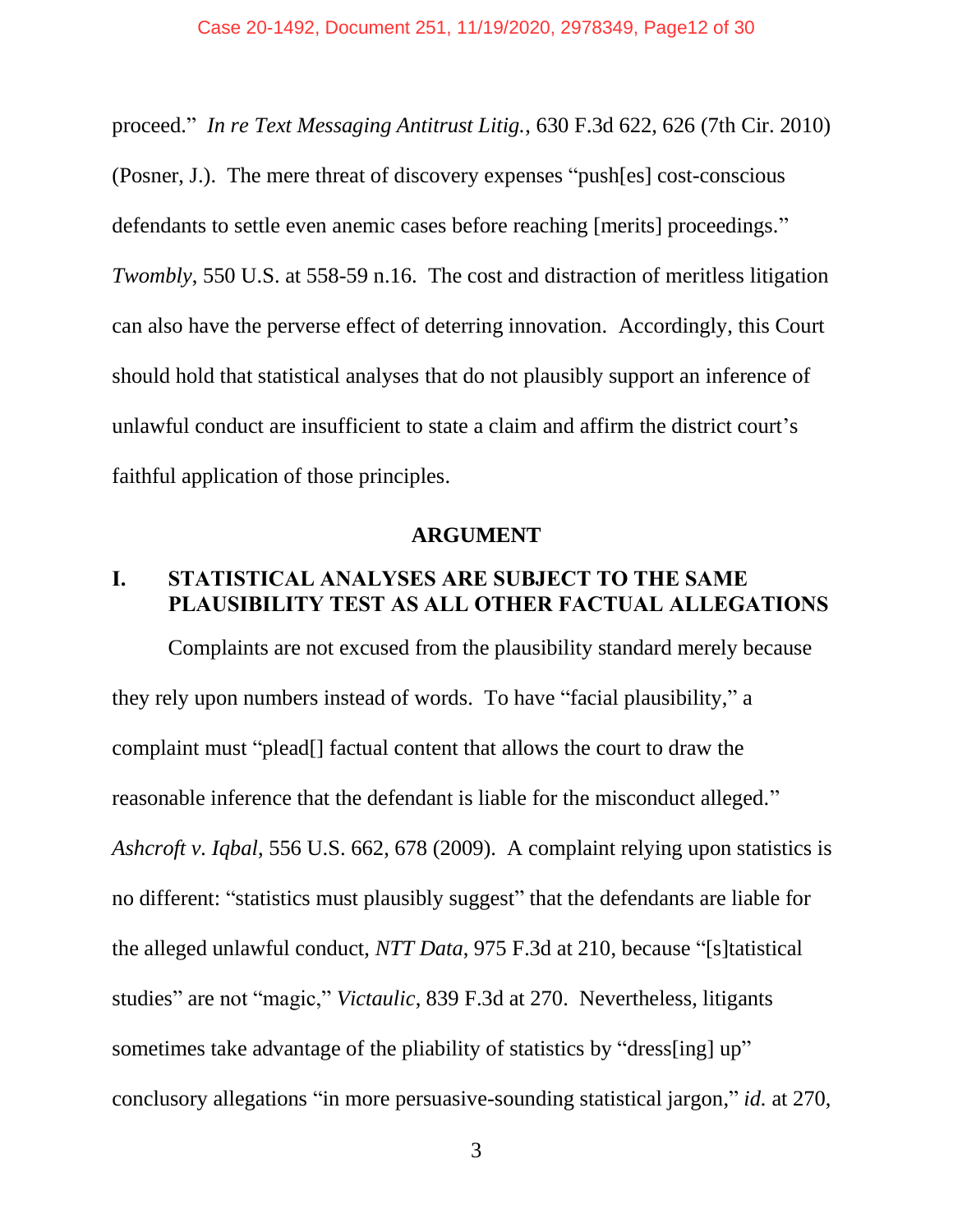#### Case 20-1492, Document 251, 11/19/2020, 2978349, Page13 of 30

apparently in the hopes of exploiting the adage that "if you want to get people to believe something . . . just stick a number on it. Even the silliest absurdities seem plausible the moment they are expressed in numerical terms." Charles Seife, *Proofiness: How You're Being Fooled by the Numbers*, 8 (2010).

Instead of giving these superficially numerical—but substantively conclusory—allegations a free pass at the motion to dismiss stage, several Courts of Appeals, including this one, have grown increasingly concerned about their potential to erode the plausibility standard. For instance, this Court has demanded scrutiny of the relationship between the disparate statistics being compared by "artful" pleadings: "[I]t would make little sense to judge a hospital's physicianhiring policies by looking at the effect those policies have on a population of high school graduates; most members of that group will be ineligible for the job ... because they lack a medical degree." *NTT Data*, 975 F.3d at 210. Likewise, in explaining the shortcomings of statistics to meet the plaintiff's pleading burden, the Fifth Circuit offered the following analogy: "Taking a United States resident at random, there is a 99.83% chance that she will be from somewhere other than Wyoming. Does this high statistical likelihood alone . . . mean that she can avail herself of diversity jurisdiction in a suit against a Wyoming resident? Surely not." *Krim v. pcOrder.com, Inc.*, 402 F.3d 489, 497 (5th Cir. 2005).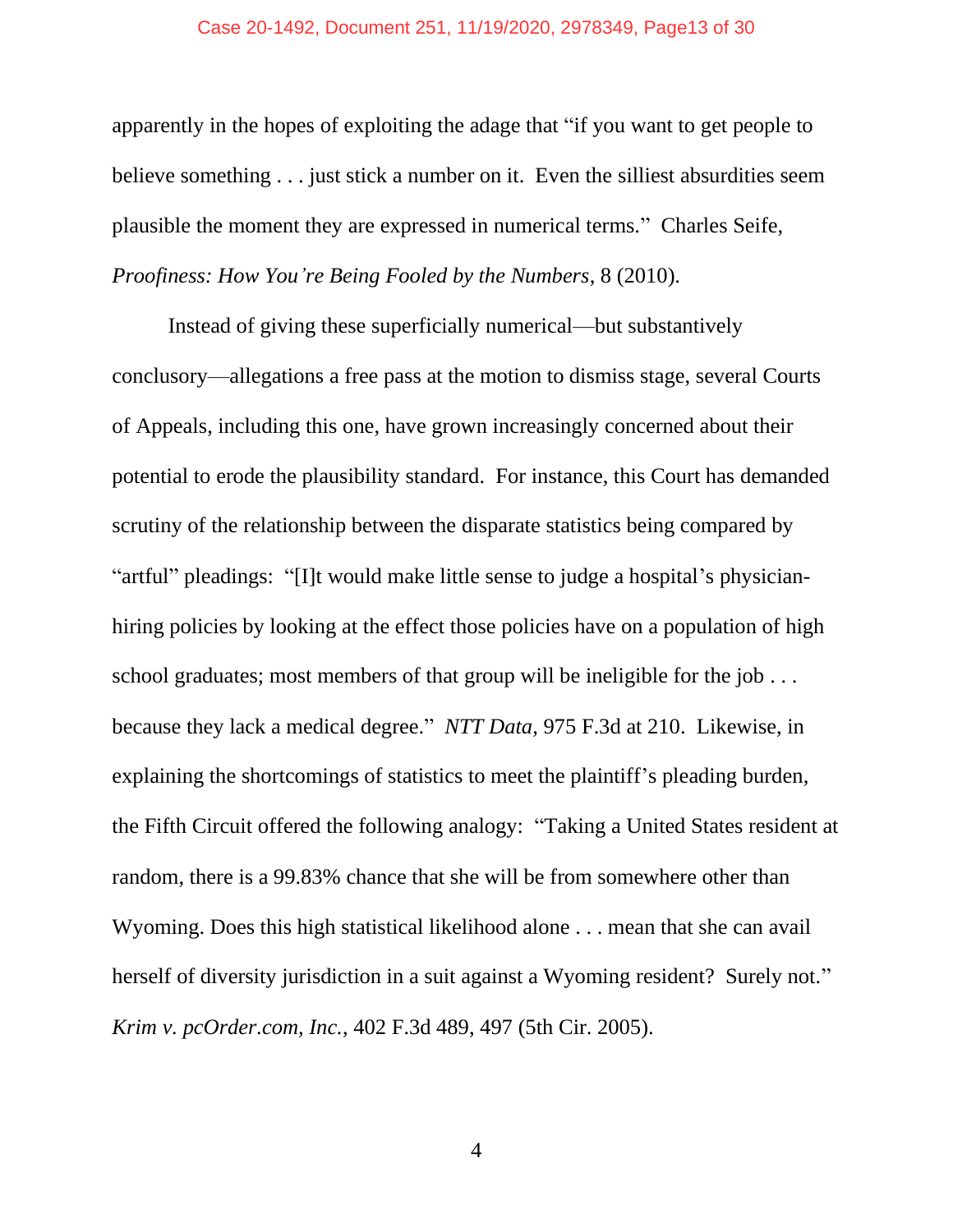The threat of being "fooled by the numbers," *Victaulic*, 839 F.3d at 262, at the pleading stage is more than merely hypothetical, and other courts have also carefully analyzed statistics in the context of motions to dismiss. For example, in *United States ex rel. Integra Med Analytics, L.L.C. v. Baylor Scott & White Health*, 816 F. App'x 892 (5th Cir. 2020), the panel held that statistics purportedly showing that the defendant submitted medical reimbursement claims at a higher clip than its peers were insufficient to state a claim under the False Claims Act because they could well mean that the defendant was "simply ahead of the healthcare industry in following" the requisite submission guidelines, *id.* at 897. Similarly, in *United States ex rel. Nathan v. Takeda Pharmaceuticals North America, Inc.*, 707 F.3d 451 (4th Cir. 2013), the plaintiff alleged that a pharmaceutical company submitted false claims because statistics showed that the majority of prescriptions issued by physicians were at a dosage level that was consistent with unapproved uses, *id.* at 458. But the Fourth Circuit resisted "draw[ing] an implausible inference linking general statistics" to alleged false prescriptions for unapproved uses because the prescriptions could "have been submitted for other approved use[s] . . . ." *Id.* at 459.

Of course, courts have also recognized that in appropriate circumstances, probative statistics can assist plaintiffs in stating a claim. Indeed, this Court's opinion in *Gelboim v. Bank of America Corp.*, 823 F.3d 759 (2d Cir. 2016), is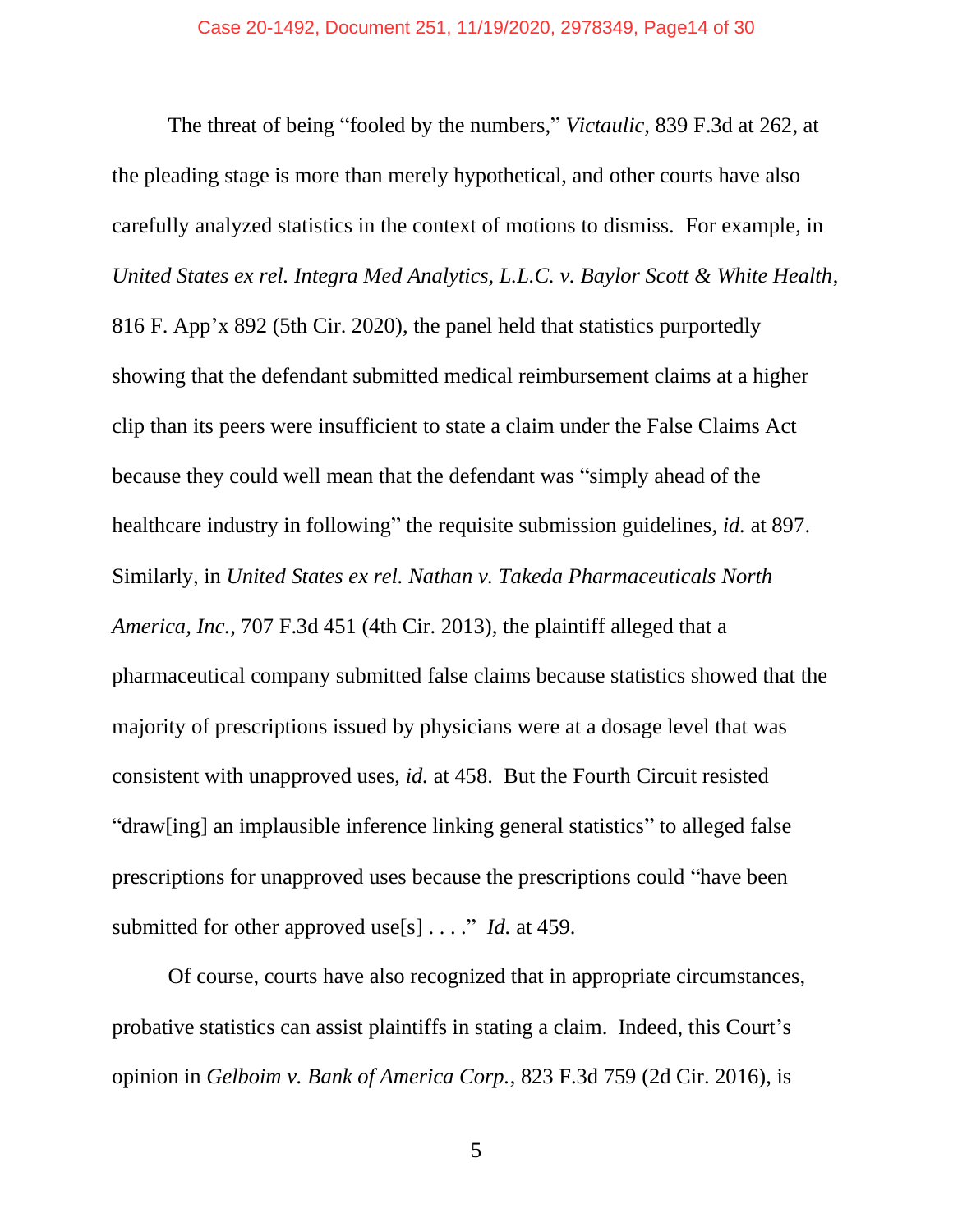#### Case 20-1492, Document 251, 11/19/2020, 2978349, Page15 of 30

illustrative of the circumstances in which statistics can help fortify a complaint against a motion to dismiss. There, the "vast majority of allegations follow[ed] directly from evidence collected in governmental investigations," including "numerous . . . emails, communications, and documents." *Id.* at 766-67. In addition to that direct evidence, plaintiffs also alleged indirect evidence of a conspiracy by alleging "parallelism . . . accompanied by plus factors." *Id.* at 782. In light of that direct and indirect evidence, this Court held that the plaintiffs' statistics "further support[ed] an inference of conspiracy." *Id.* Thus, circumstantial statistical analyses can offer support to plaintiffs when they enhance factual allegations plausibly supporting the plaintiff's claim. But where, as here, facially conclusory statistics are doing nearly all of the work in plaintiffs' pleadings, courts must carefully scrutinize the plausibility of the inferences being drawn from those numbers.

## <span id="page-14-0"></span>**II. THE DISTRICT COURT CORRECTLY DECLINED TO RELY ON PLAINTIFFS' STATISTICS**

Applying the foregoing principles, this Court should affirm the district court's opinion because it properly applied the plausibility standard in holding that plaintiffs' statistical analyses are far too uninformative to plausibly state a claim. Affirmance is also warranted because plaintiffs' statistical analyses contain facial defects, including obvious inapposite comparisons and cherry-picked data. A contrary holding would create an unprecedented lower pleading bar for plaintiffs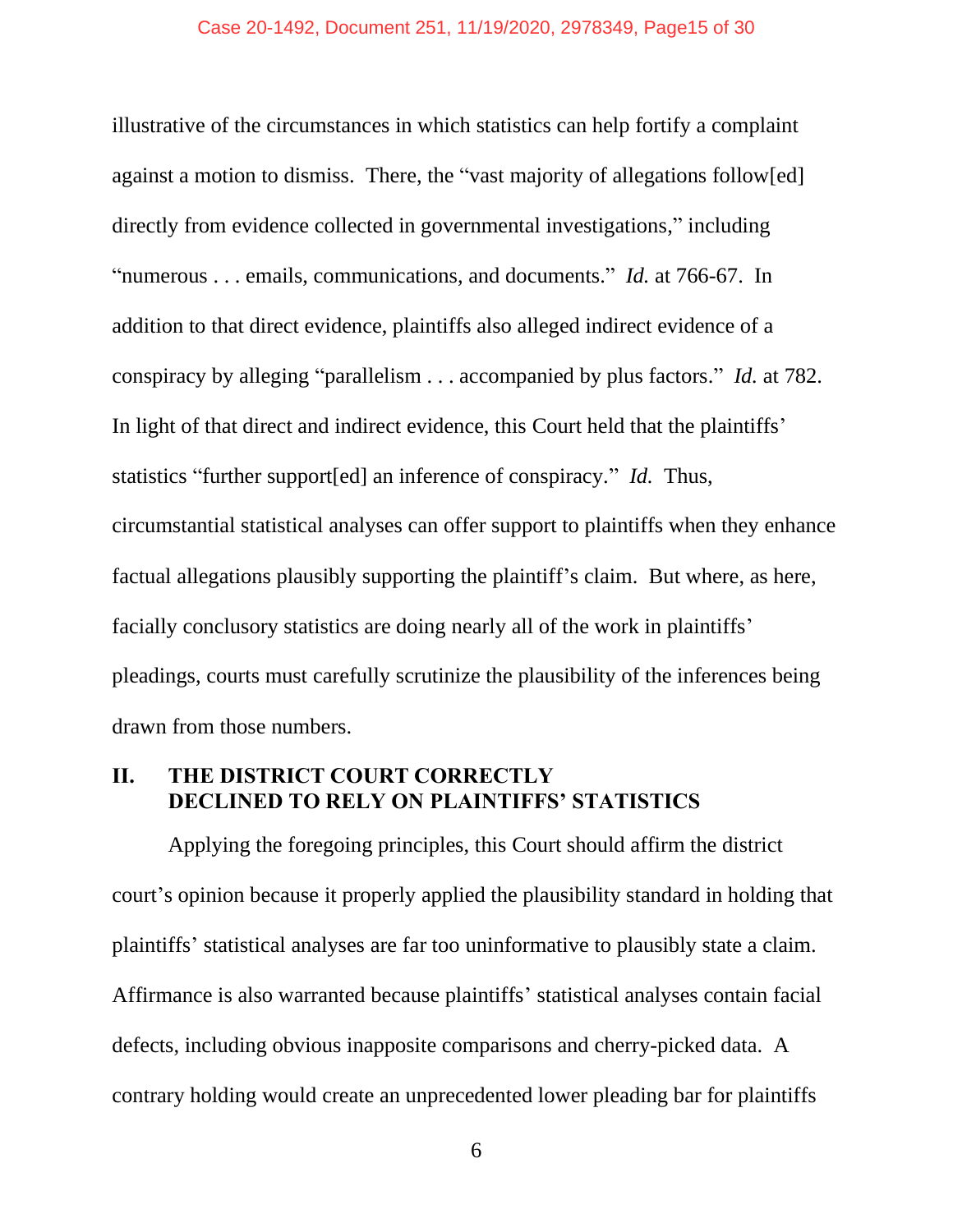#### Case 20-1492, Document 251, 11/19/2020, 2978349, Page16 of 30

whose case rests on the hope that district courts will "punt" because "[t]he job of assessing statistical studies is not easy . . . ." Edward K. Cheng, *Fighting Legal Innumeracy*, 17 Green Bag 2d 271, 275-76 (2014). Accordingly, this Court should affirm the district court's opinion by rejecting plaintiffs' implausible inferences from their statistical analyses.

Bereft of any allegations of direct or indirect evidence plausibly suggesting an antitrust conspiracy, plaintiffs here argue that their statistical analyses are sufficient to show a collusive agreement to set a financial benchmark. (ECF No. 166 at 43-46 ("Appellants' Br.").) The statistics on which they rely purportedly show that this benchmark's performance deviated from certain other financial benchmarks. (*Id.*) After the district court found these allegations too thin to support an inference of conspiracy, plaintiffs complain that critiques of "statistically derived pleadings" are too "'fact-bound . . . for resolution on the pleadings.'" (*Id.* at 44 (citation omitted).)

Plaintiffs' arguments flout the standards this Court has adopted for assessing statistical analyses at the pleading stage. As an initial matter, plaintiffs ask their statistical analyses to carry the full weight of adequately stating a claim—here, plausibly inferring a conspiracy to manipulate a financial benchmark. But plaintiffs' reliance upon *Gelboim* only highlights their pleading's shortcomings because the statistical analyses in *Gelboim* played only a minor supporting role by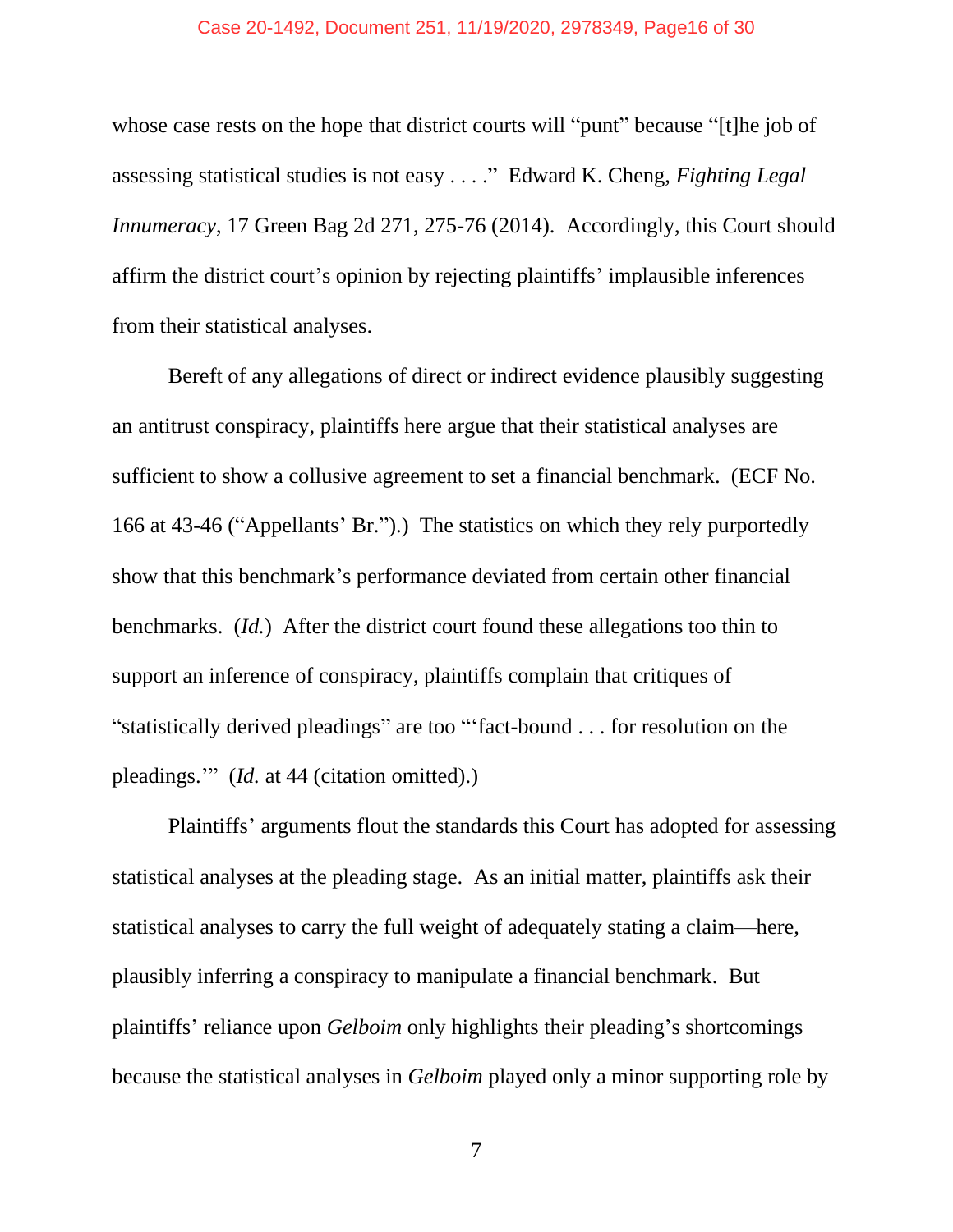#### Case 20-1492, Document 251, 11/19/2020, 2978349, Page17 of 30

providing "further support" to alleged direct and indirect evidence of a conspiracy. *Id.* at 782.

Nor do the pleading standards obligate the district court to blindly accept plaintiffs' statistical analyses. To the contrary, this Court has emphasized that, in order to guard against the potential misuse of statistics, courts must "cautiously" probe any facial defects at the motion to dismiss stage. *See NTT Data*, 975 F.3d at 211. For example, plaintiffs cannot "force their way into discovery" by "making "conclusory statistical inferences" about relationships between distinct metrics. *Id.* at 212. Rather than relying upon "unsupported assertion[s]" that statistical deviations "are so stark" that they indicate unlawful conduct, plaintiffs must allege facts "explain[ing] why their chosen . . . statistics are in fact" plausibly suggestive of unlawful conduct. *Id.* at 211-12.

Additionally, plaintiffs cannot make unwarranted inferences from statistics by "relying on apples to study oranges." *Id.* at 211.In other words, without considering whether there are "confounding variable[s]" for which plaintiffs did not control, plaintiffs could be, for example, "apply[ing] national height averages to certain subgroups of the population, say NBA players or horse-racing jockeys," and then presuming that the "stark" differences plausibly suggest unlawful conduct. *Id.*; *see also Victaulic*, 839 F.3d at 269 ("If I were to assume that the judges of the Third Circuit comprise an accurate cross-section of the U.S.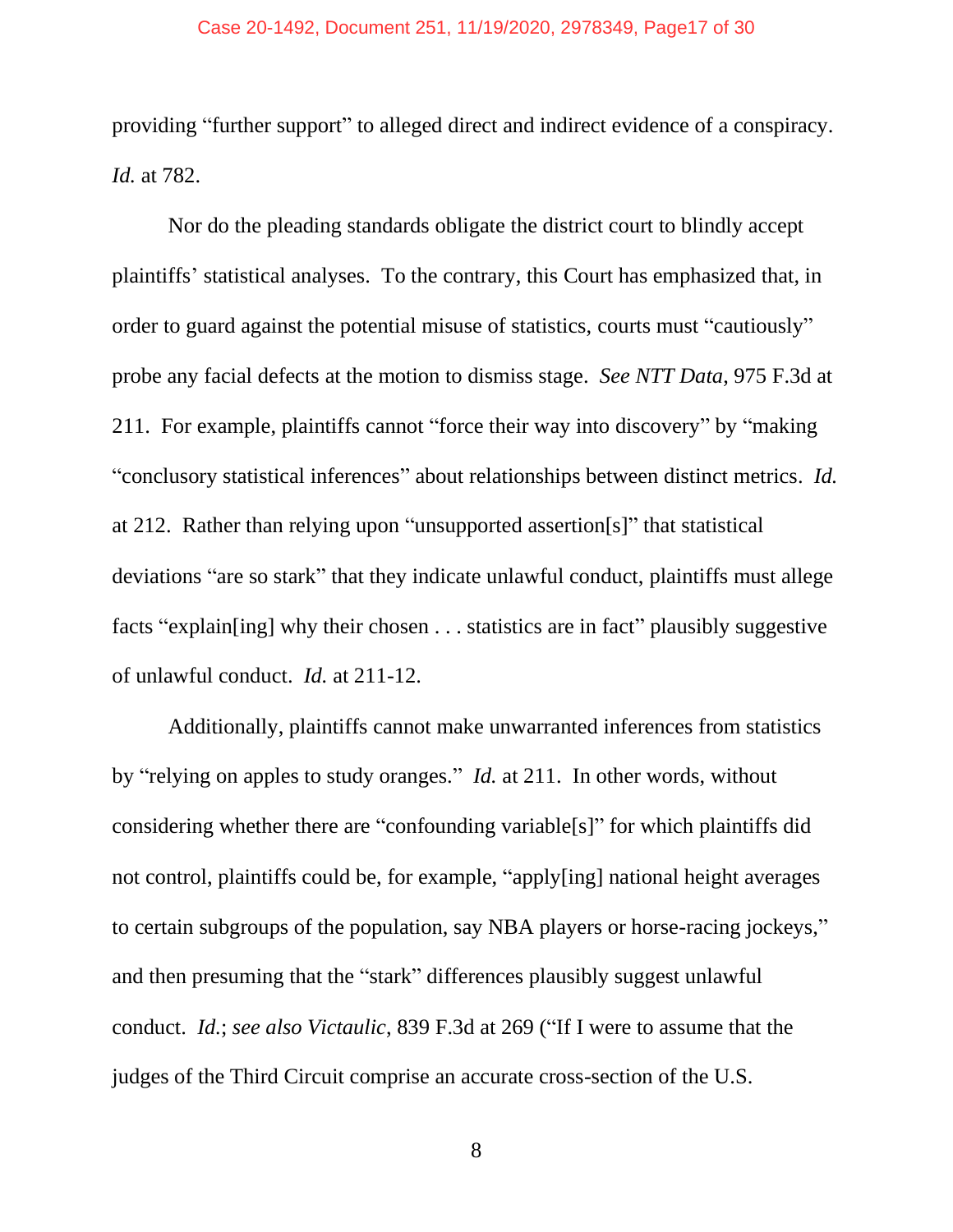#### Case 20-1492, Document 251, 11/19/2020, 2978349, Page18 of 30

population, I would then be able to conclude that a startlingly high proportion of the general public has a law degree. But of course, it would be frivolous to make that assumption  $\dots$ .").

The district court here appropriately applied those standards in holding that plaintiffs' statistical analyses do not support an inference of collusive conduct. For starters, the district court below recognized that, like the *NTT Data* plaintiffs' attempt to "rely on conclusory statistical inferences to force their way into discovery," 975 F.3d at 212, plaintiffs' statistical analyses here are too conclusory "because they simply assert that there should be certain, specific relationships between ICE LIBOR and other financial metrics, but do not cite to any empirical or academic sources to support these assertions." *In re ICE LIBOR Antitrust Litig.*, 2020 WL 1467354, at \*6. The court also correctly held that plaintiffs' statistics failed to support a plausible inference of collusion because, rather than suggesting that ICE LIBOR behaved anomalously, plaintiffs "do not at any point . . . actually indicate what they believe the ICE LIBOR rate should have been at the time." *Id.*; *see also NTT Data*, 975 F.3d at 212 (instructing that plaintiffs should provide "allegations to explain why their chosen . . . statistics are" indicative of unlawful conduct).

Additionally, as defendants demonstrate, plaintiffs' statistical analyses are rife with indications they are "relying on apples to study oranges." *NTT Data*, 975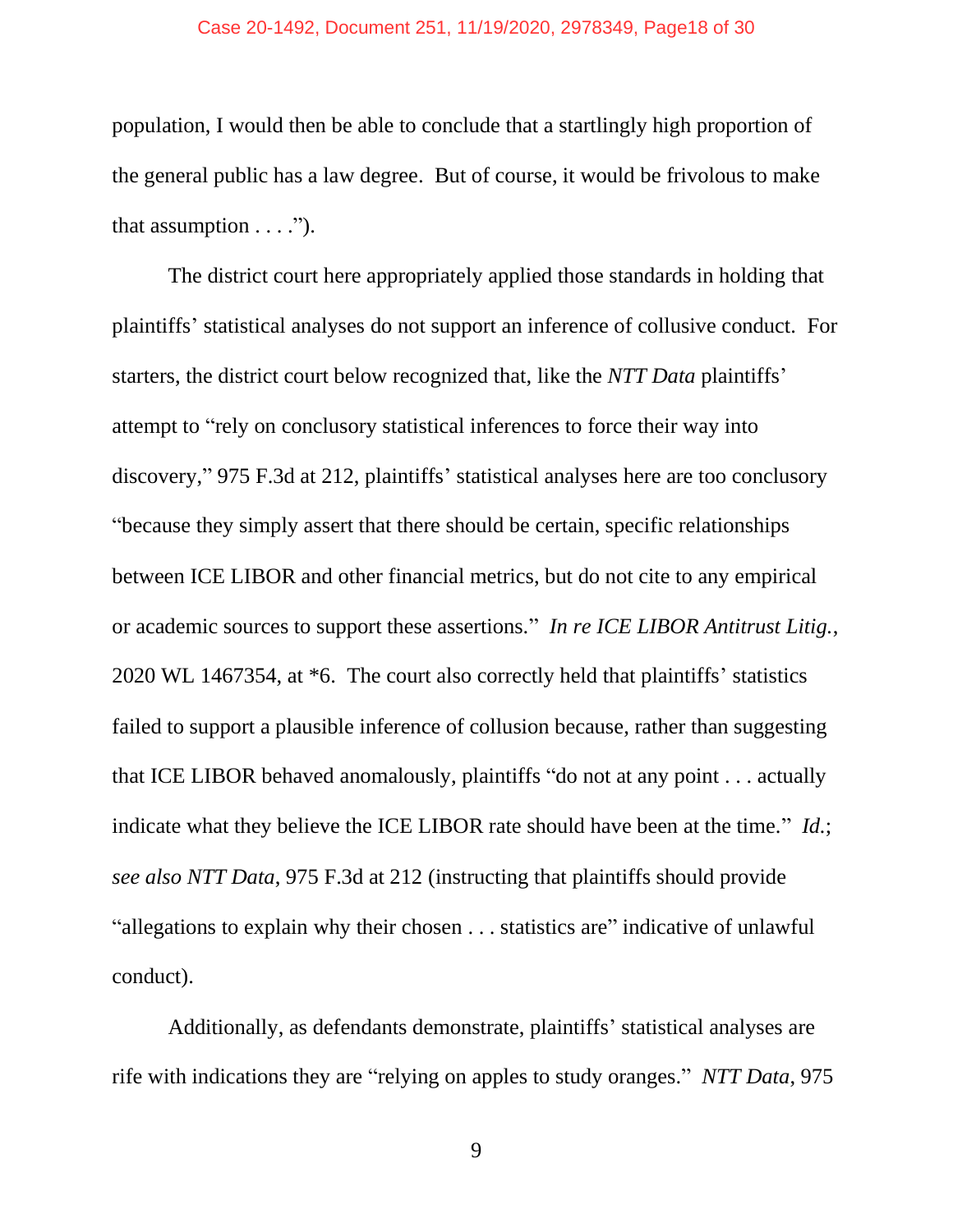#### Case 20-1492, Document 251, 11/19/2020, 2978349, Page19 of 30

F.3d at 211. For instance, plaintiffs invite this Court to infer a conspiracy based solely upon apparent deviations between financial indices, yet these indices "assess different financial products, with different maturities, trading in different markets." (Appellees' Br. at 39.) Plaintiffs provide no indication that they have controlled for these "confounding variable[s]," as they must. *Id.* at 211; *see also Food & Water Watch, Inc. v. Vilsack*, 808 F.3d 905, 916 (D.C. Cir. 2015) (dismissing claim predicated on statistics due to "[p]laintiffs' failure to account for" several variables).

Plaintiffs' statistics are also facially deficient because they have cherrypicked data in an attempt to "fool[] by numbers." *Victaulic*, 839 F.3d at 262. For instance, plaintiffs rely upon data from only half the class period for one of their analyses, include only select defendants in a different analysis, and improperly scale their charts in yet another analysis in order to create an illusion of unusual conduct. (Appellees' Br. at 37-39.) Yet plaintiffs offer no explanation for these key methodological decisions. *Cf. Burgis v. N.Y.C. Dep't of Sanitation*, 798 F.3d 63, 70 (2d Cir. 2015) ("Among other shortcomings, the statistics provided by plaintiffs show only the raw percentages of White, Black, and Hispanic individuals at each employment level, without providing any detail as to the number of individuals at each level, the qualifications of individuals in the applicant pool and of those hired for each position, or the number of openings at each level.").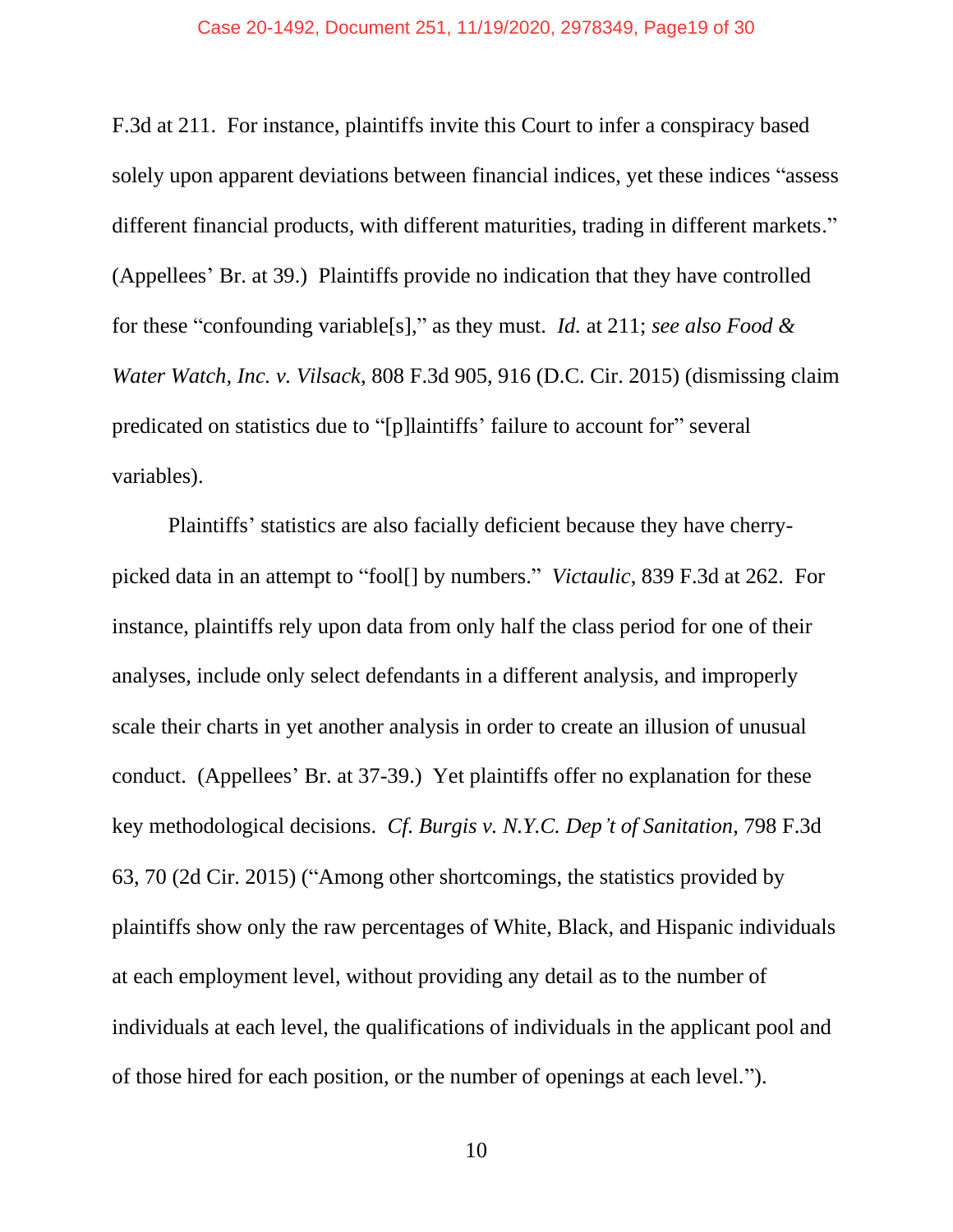Accordingly, plaintiffs' statistical analyses fail to satisfy this Court's precedent for deploying statistical analyses in support of satisfying the plausibility standard.

To sidestep these standards, plaintiffs and amicus curiae American Antitrust Institute ("AAI") claim that even threshold questions about the adequacy of statistical allegations should be deferred until much later in the litigation, when the court can conduct a "*Daubert* style analysis." (Appellants' Br. at 44.) But that is no answer to the problems plaintiffs' statistics pose. First, although "*Daubert* and the Federal Rules of Evidence will filter out unreliable statistical evidence in due course," neglecting to ask "whether statistical evidence actually supports a plausible inference of wrongdoing" is "contrary to *Twombly* . . . ." *Victaulic*, 839 F.3d at 269-70. Second, if statistics escape scrutiny at the motion to dismiss stage, there is little, if any, chance that uninformative statistics like the ones plaintiffs put forward here will ever be tested by the *Daubert* standard because their uselessness will prompt plaintiffs to shift to another mode of proof—or simply to use the cost of discovery as leverage for an early settlement. *Cf. id.* at 270 ("The ultimate lesson of *Twombly* and *Iqbal* is that a federal lawsuit is not a mechanism to confirm a vague suspicion that fraudulent conduct occurred.").

Amicus AAI argues that the district court should have deferred any scrutiny of plaintiffs' statistics until much later in the litigation simply because plaintiffs "assert[ed] there are relationships between the various metrics." (AAI Br. at 13.)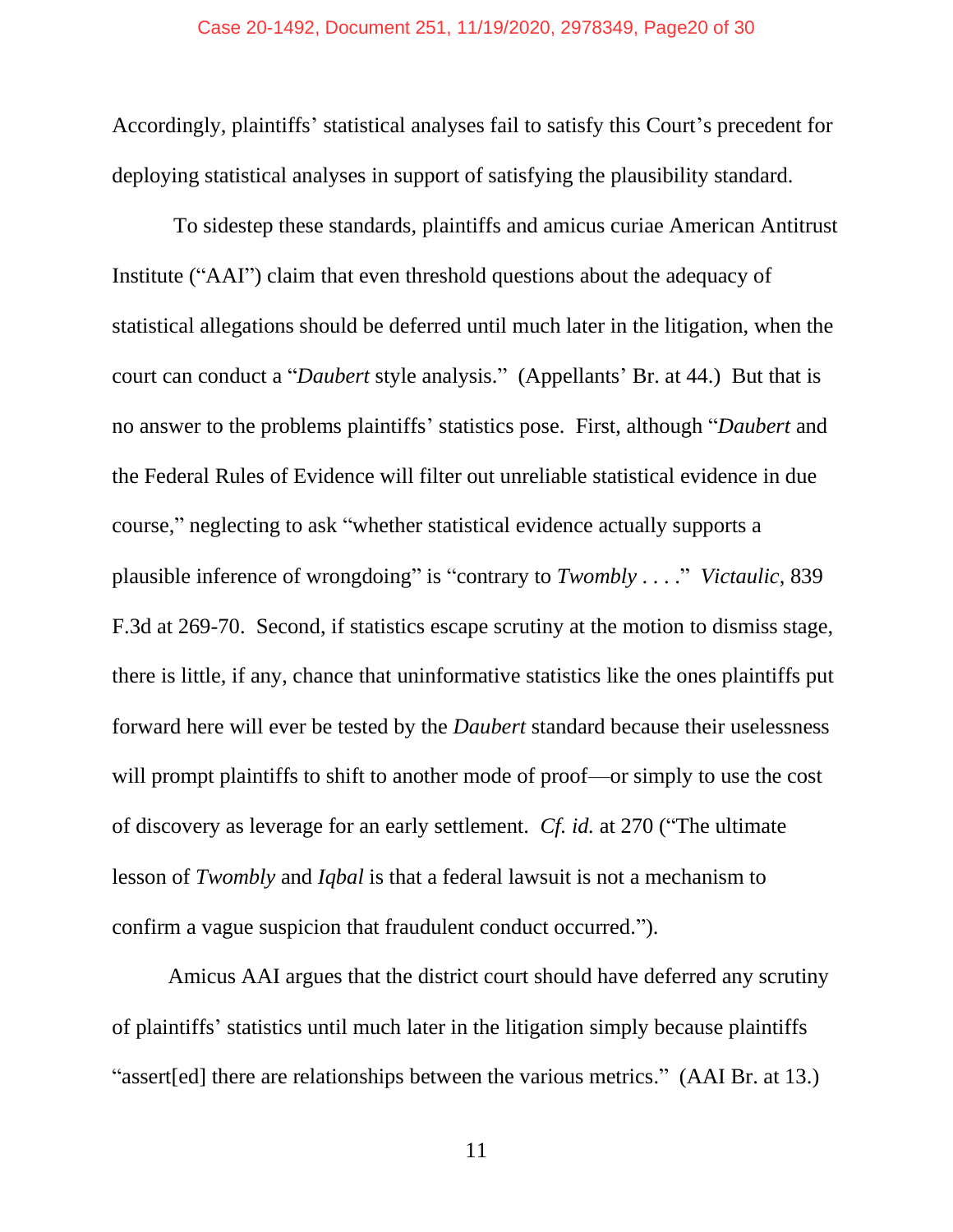#### Case 20-1492, Document 251, 11/19/2020, 2978349, Page21 of 30

But that argument seeks to skirt this Court's requirement that plaintiffs provide "allegations to explain why their chosen . . . statistics" plausibly suggest unlawful conduct, *NTT Data*, 975 F.3d at 212—a requirement so well-entrenched that it is confirmed by the case on which AAI relies. (*Id.* (citing *Sonterra Capital Master Fund Ltd. v. UBS AG*, 954 F.3d 529, 535 (2d Cir. 2020) (relying upon the "detailed supporting allegations" explaining the relationship between the metrics being compared).)

These deficiencies are not unique to plaintiffs' pleading in this case—and an endorsement of plaintiffs' position would disturb settled pleading standards and threaten to open the doors of district courts to other unmeritorious claimants. Indeed, antitrust complaints filed in this circuit increasingly employ the tactic of naming a large group of defendants, compiling vague statistics about their behavior from public sources, and then juxtaposing those statistics to metrics that supposedly have some unexplained relationship to the defendants' behavior. Most district courts have rightly rejected these gambits as insufficient to meet plaintiffs' pleading burden. *See, e.g.*, *Fire & Police Pension Ass'n of Colo. v. Bank of Montreal*, 368 F. Supp. 3d 681, 705 (S.D.N.Y. 2019) ("Plaintiff further contends that its claims are supported by statistical analysis [but] Plaintiff's statistical evidence . . . demonstrates that CDOR was not suppressed during the relevant time-period . . . ."); *see also FrontPoint Asian Event Driven Fund, L.P. v. Citibank,*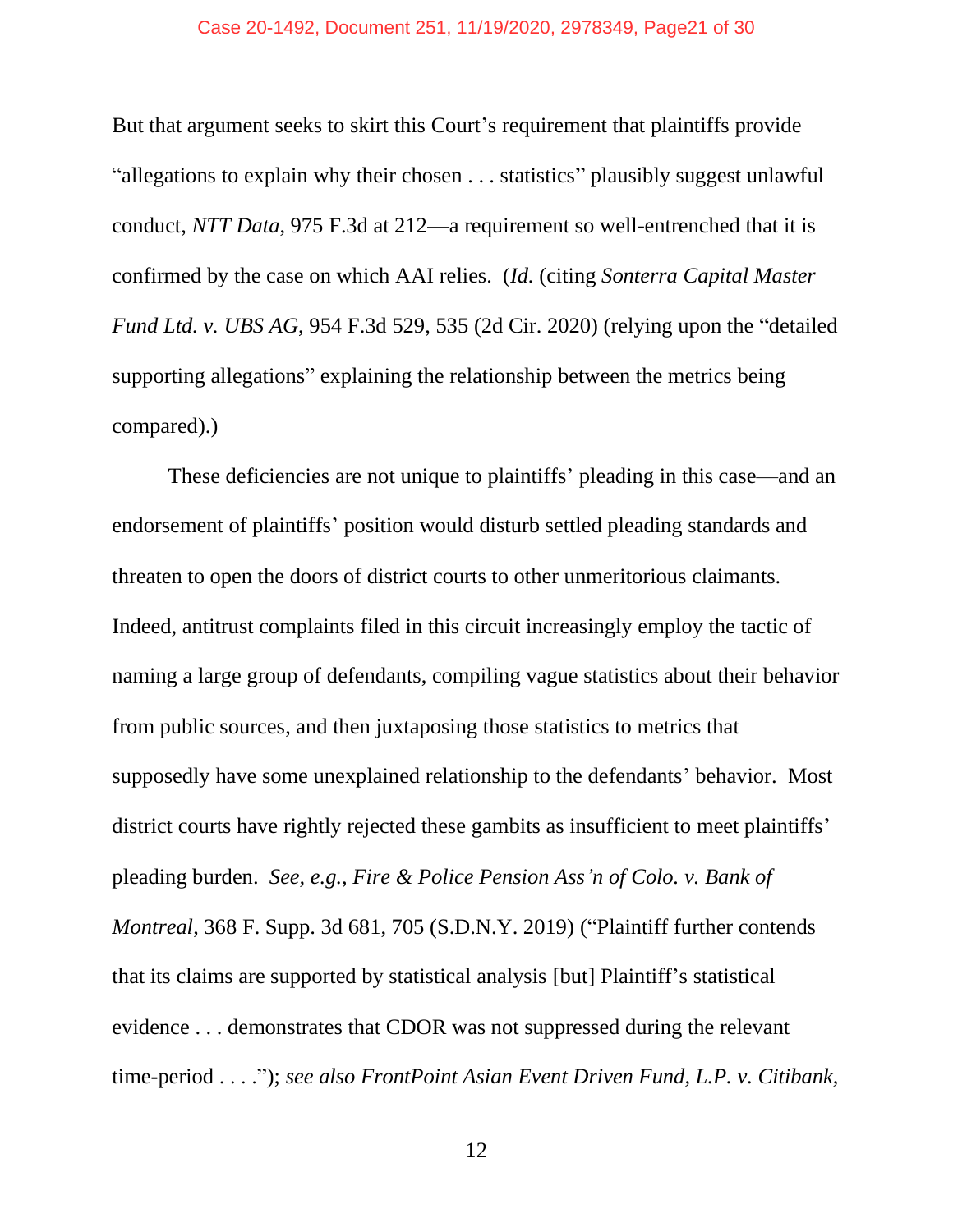*N.A.*, No. 16-CV-5263 (AKH), 2017 WL 3600425, at \*11 (S.D.N.Y. Aug. 18, 2017) ("Plaintiffs' so-called 'economic evidence,' however, does not support an inference of the existence of an antitrust conspiracy" because "plaintiffs provide no explanation—other than a vague reference to the 'law of one price'—as to why the SIBOR and SOR rates should necessarily be the same.").

Indeed, even in instances where the plaintiffs pair statistical analyses with regulatory investigations or purported direct evidence, district courts have rejected statistics that are too vague to plausibly suggest misconduct by a particular defendant. *See, e.g.*, *In re GSE Bonds Antitrust Litig.*, 396 F. Supp. 3d 354, 365 (S.D.N.Y. 2019) ("Even assuming that the price-fixing conspiracy extended beyond the banks appearing in the chatroom logs, there is no particular reason to believe that the other defendants named in this suit were involved apart from plaintiffs' say-so."). Nevertheless, despite these courts' correct application of well-settled pleading standards, this Court's continued vigilance against implausible inferences from threadbare statistical analyses is critical to avoiding end-runs around the plausibility standard.

## <span id="page-21-0"></span>**III. PERMITTING VAGUE STATISTICAL ANALYSES TO PROCEED PAST A MOTION TO DISMISS IMPOSES UNDUE COSTS**

"[M]isapplying the *Twombly* standard" by "allow[ing] a complex case" based upon facially unreliable statistics would "create irrevocable as well as unjustifiable harm." *In re Text Messaging Antitrust Litig.*, 630 F.3d at 626. As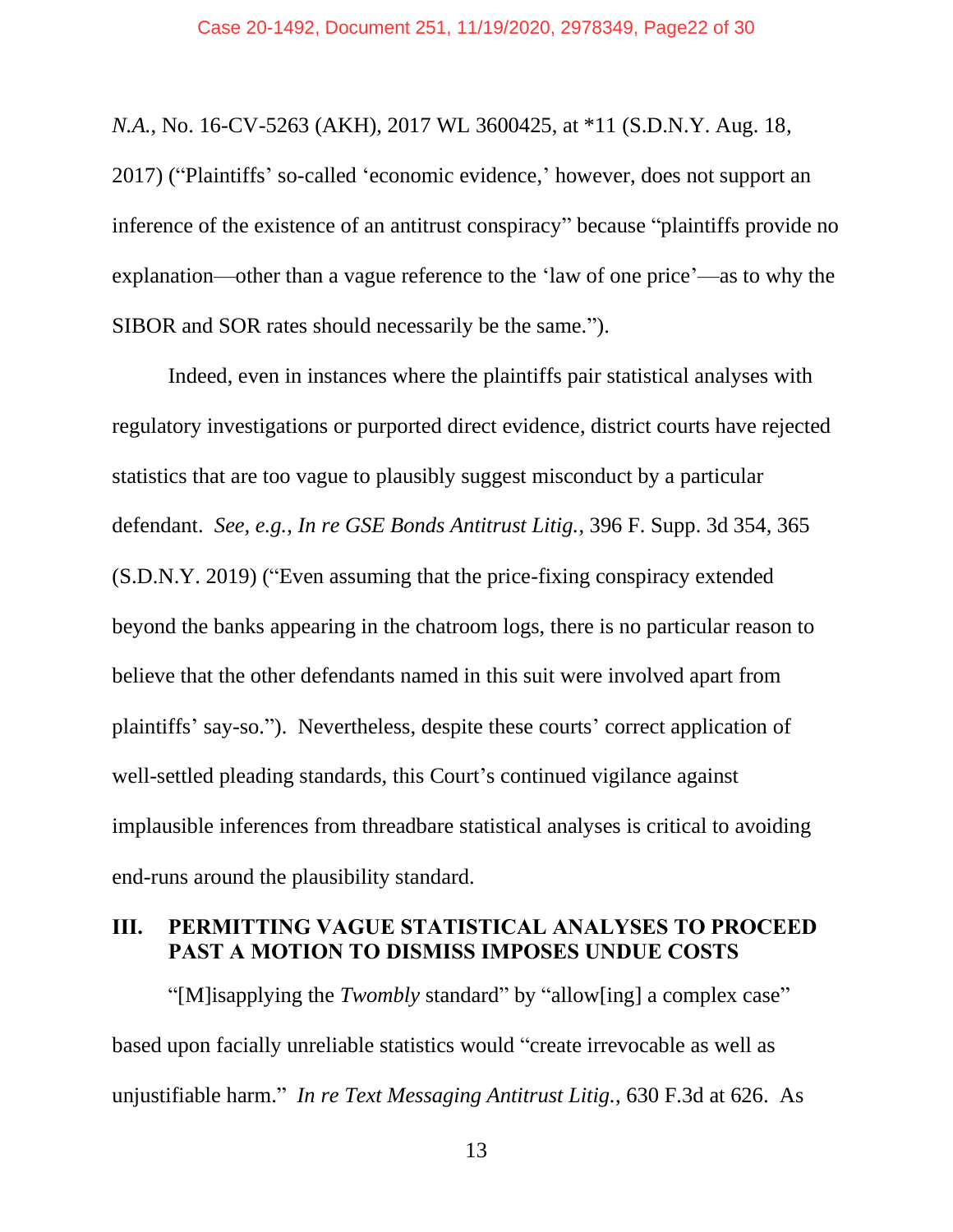#### Case 20-1492, Document 251, 11/19/2020, 2978349, Page23 of 30

previously described, reversing the district court's opinion would break with established pleading standards and the resulting harm would not be limited to this case. That harm would flow from being forced to undertake costly discovery often including millions of documents, complex datasets, and many depositions in cases that are based only upon misleading statistics. These cases are designed not to succeed on the merits, but to use the specter of enormous discovery costs and the pressures of possible classwide damages to secure a quick settlement. Nor would the resulting costs and inefficiencies be borne only by defendants: overenforcement of antitrust laws can chill lawful competitive conduct beneficial to consumers, even as scarce judicial resources are diverted to managing discovery in meritless cases.

The Supreme Court's demand for a plausibility analysis of pleadings was rooted in part in the expense and expanse of discovery. As the Court cautioned, "it is one thing to be cautious before dismissing an antitrust complaint in advance of discovery . . . but quite another to forget that proceeding to antitrust discovery can be expensive." *Twombly*, 550 U.S. at 558; *see also In re Time Warner Inc. Sec. Litig.*, 9 F.3d 259, 263 (2d Cir. 1993) (warning against incautiously sending the parties to discovery given "the extensive discovery costs that frequently ensue once a complaint survives dismissal"). And discovery costs—which often burden defendants asymmetrically—have become "astronomical . . . with the electronic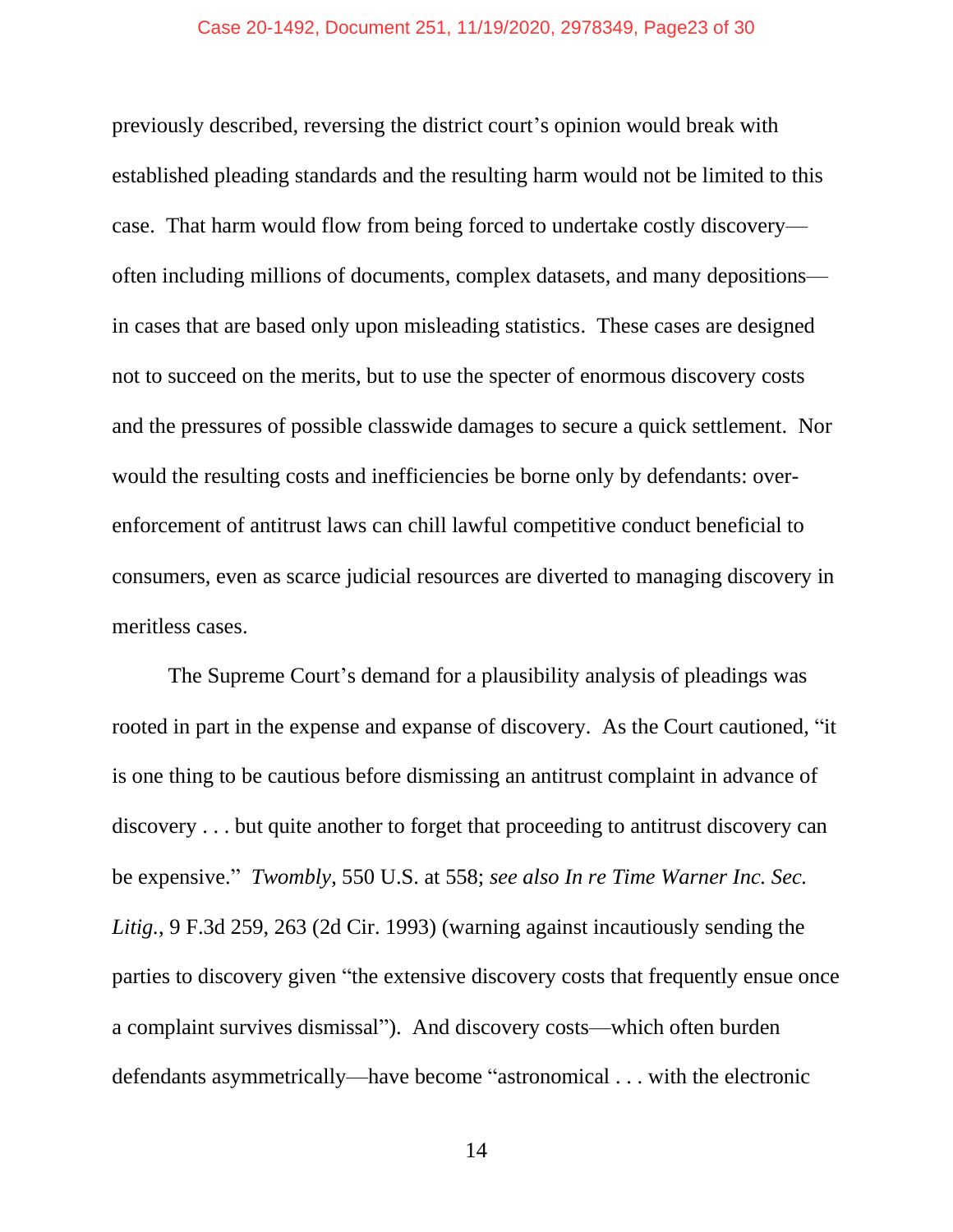#### Case 20-1492, Document 251, 11/19/2020, 2978349, Page24 of 30

archives of large corporations or other large organizations holding millions of emails." *Swanson v. Citibank, N.A.*, 614 F.3d 400, 411 (7th Cir. 2010). Moreover, the costs of discovery that businesses bear are not simply monetary; they "include the disruption of the defendant's operations," as management and employees are required to devote time to fielding document requests and sitting for depositions. *Id.*; *see also Blue Chip Stamps v. Manor Drug Stores*, 421 U.S. 723, 741 (1975) ("The prospect of extensive deposition of the defendant's officers and associates and the concomitant opportunity for extensive discovery of business documents, is a common occurrence in this and similar types of litigation.").

Discovery in antitrust class actions offers a useful illustration, for such cases involve "massive factual controvers[ies]." *Twombly*, 550 U.S. at 558-59 (citing authorities describing the "unusually high cost" and "extensive scope" of antitrust discovery). Antitrust class actions are "arguably the most complex action[s]" to litigate, *In re Linerboard Antitrust Litig.*, 296 F. Supp. 2d 568, 577 (E.D. Pa. 2003) (citation omitted), because they can sweep in "voluminous documentary and testimonial evidence, extensive discovery, complicated legal, factual, and technical (particularly economic) questions, numerous parties and attorneys, and substantial sums of money." Manual for Complex Litigation § 30, at 519 (4th ed. 2004); *see also* John Bogart, *The Supreme Court Decision in Twombly: A New Federal Pleading Standard?*, 20 Utah Bar J. 20, 22 (Sept./Oct. 2007) ("As anyone involved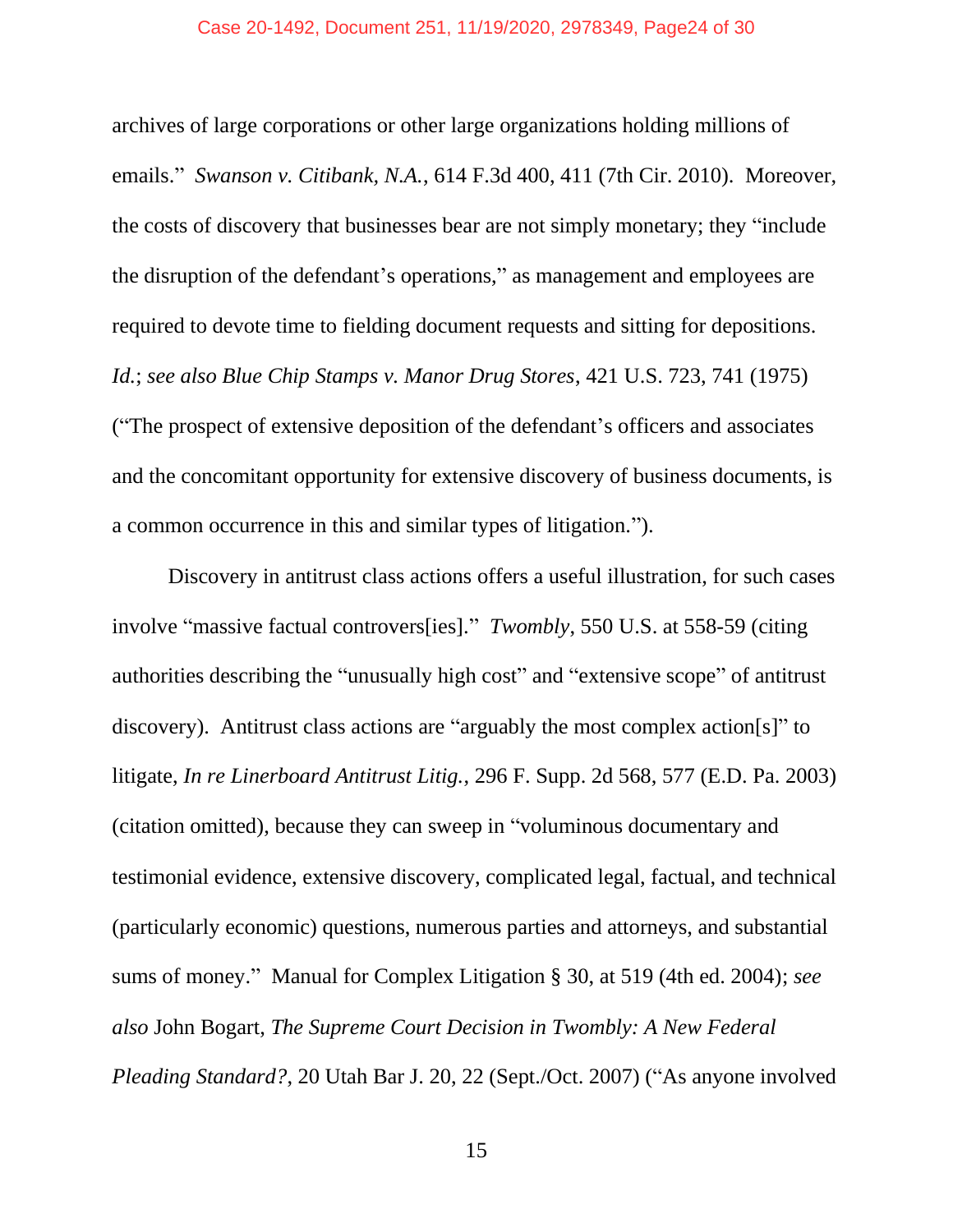#### Case 20-1492, Document 251, 11/19/2020, 2978349, Page25 of 30

in private antitrust litigation knows, discovery in such cases is usually quite expensive, very burdensome, and terribly distracting for management. Discovery costs in antitrust cases run into the millions of dollars for document collection alone.").

Despite these expenses and distractions, discovery usually does not lead to a resolution of the merits of the class action. Instead, "the threat of discovery expense will push cost-conscious defendants to settle even anemic cases before reaching those proceedings." *Twombly*, 550 U.S. at 559; *see also In re Time Warner*, 9 F.3d at 263 ("There is the interest in deterring the use of the litigation process as a device for extracting undeserved settlements as the price of avoiding the extensive discovery costs that frequently ensue once a complaint survives dismissal, even though no recovery would occur if the suit were litigated to completion."). As other Courts of Appeals have recognized, "the expensive and settlement-inducing quagmire of antitrust discovery," *Quality Auto Painting Ctr. of Roselle, Inc. v. State Farm Indem. Co.*, 917 F.3d 1249, 1267–68 (11th Cir. 2019) (en banc), "frequently . . . gives the plaintiff the opportunity to extort large settlements even whe[n] he does not have much of a case," *Kendall v. Visa U.S.A., Inc.*, 518 F.3d 1042, 1047 (9th Cir. 2008). Those threats are hardly mitigated by the prospects that the statistics used to prop up plaintiffs' pleading will be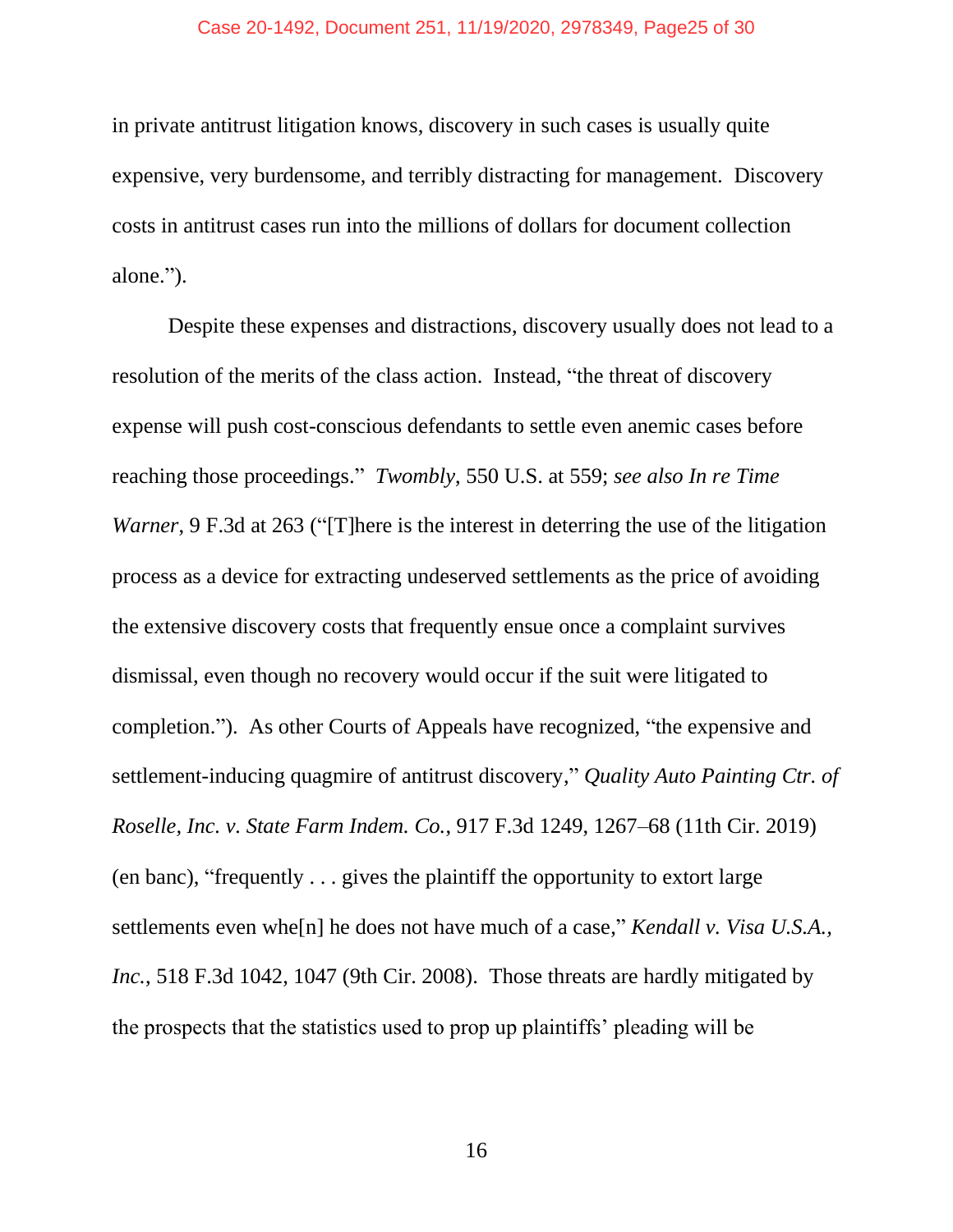#### Case 20-1492, Document 251, 11/19/2020, 2978349, Page26 of 30

debunked; after all, plaintiffs can and do often disavow their statistical analyses amidst discovery and fish for new theories of proof.

Moreover, the threat of classwide treble damages in antitrust suits further ratchets up the pressure on defendants to settle meritless cases. *See, e.g.*, *Int'l Data Bank, Ltd. v. Zepkin*, 812 F.2d 149, 153 (4th Cir. 1987) (explaining that the "danger" of settling vexatious nuisance suits "increase[s] . . . by the presence of a treble damages provision"). As Judge Easterbrook noted over 30 years ago: "Litigation costs are the product of vague rules combined with high stakes, and nowhere is that combination more deadly than in antitrust litigation . . . ." Frank Easterbrook, *The Limits of Antitrust*, 63 Tex. L. Rev. 1, 12-13 (1984).

Permitting antitrust class actions premised upon uninformative statistics to proceed to discovery also poses other economic harms. First, over-enforcement of the antitrust laws can "chill competition, rather than foster it." *Spectrum Sports, Inc. v. McQuillan*, 506 U.S. 447, 458 (1993); *Twombly*, 550 U.S. at 554 ("[W]e have ... hedged against false inferences from identical behavior at a number of points in the trial sequence."); *see also* Easterbrook, *The Limits of Antitrust*, 63 Tex. L. Rev. at 15-16 (explaining why the dangers posed by a "false positives" are greater than the dangers posed by "false negatives"). To avoid being subject to a mistaken inference and then paying the heavy toll of discovery, businesses might "seriously alter [their] conduct in undesirable ways." *Credit Suisse Sec. (USA)*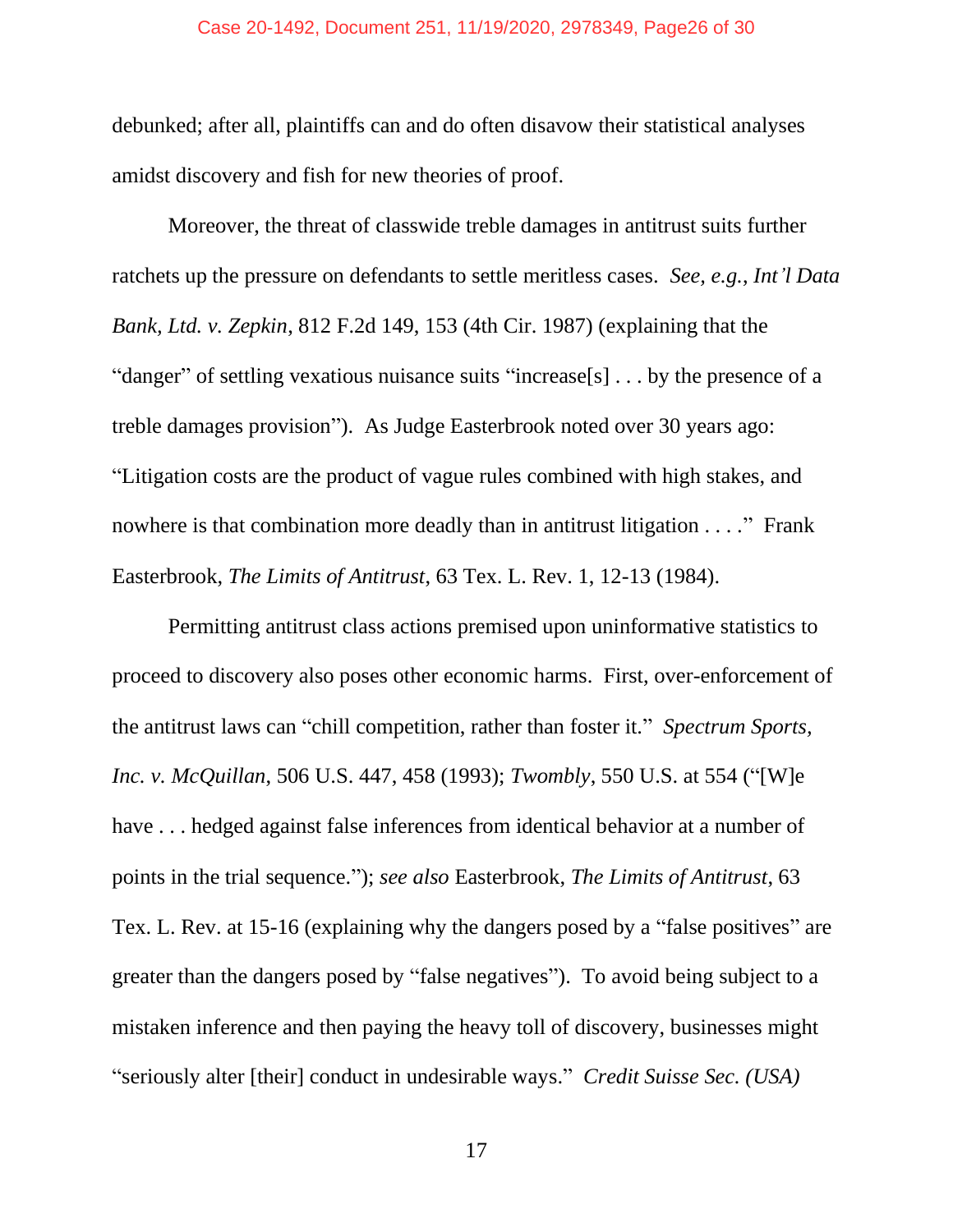*LLC v. Billing*, 551 U.S. 264, 283 (2007). They might, for example, decline to submit information to public data repositories or participate in the creation of financial benchmarks, for that pro-competitive activity can be abused by artful litigants to conjure up misleading statistics in litigation.

Meanwhile, the scarce resources of trial judges would be stretched even thinner by refereeing sweeping discovery in meritless cases—all as a prelude to granting summary judgment years down the road. Every implausible case that clogs a court's docket necessarily limits or delays its capacity to move along the rest of its docket. Accordingly, before directing the parties toward "the discovery swamp—'that Serbonian bog . . . where armies whole have sunk,'" *In re Text Messaging Antitrust Litig.*, 630 F.3d at 626, this Court should demand that statistical analyses pass the plausibility test. The district court properly did so here.

#### **CONCLUSION**

<span id="page-26-0"></span>For the foregoing reasons, the judgment should be affirmed.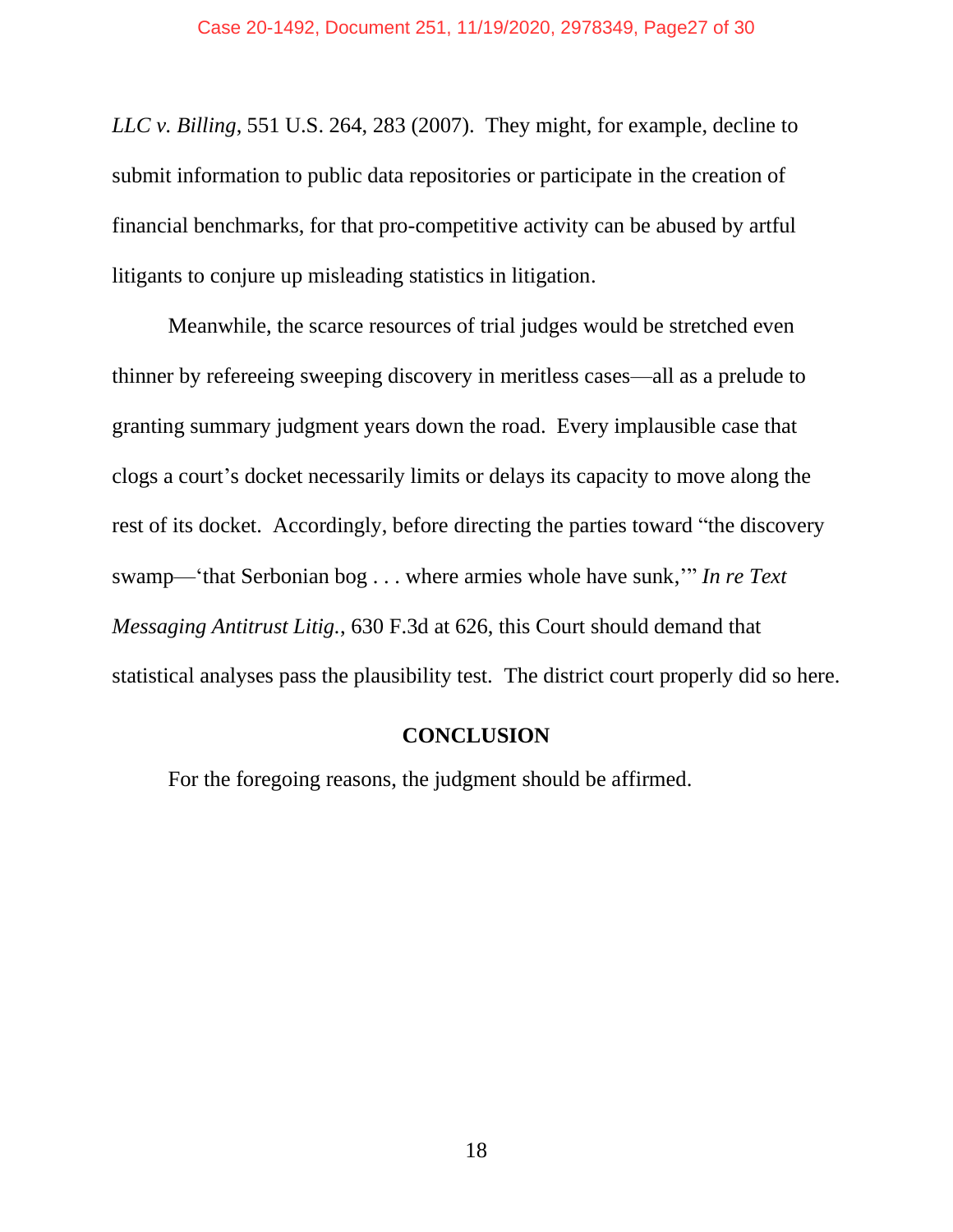#### Case 20-1492, Document 251, 11/19/2020, 2978349, Page28 of 30

Dated: November 19, 2020

By:

Daryl Joseffer Tara S. Morrissey U.S. CHAMBER LITIGATION CENTER 1615 H Street, NW Washington, DC 20062 (202) 463-5337 TMorrissey@USChamber.com  *Counsel for Chamber of Commerce of the United States of America*

 Gregg Rozansky Bank Policy Institute 600 13th Street, NW Washington, DC 20005 (202) 289-4322 Gregg.Rozansky@BPI.com  *Counsel for the Business Policy Institute* 

By: /s/ Boris Bershteyn Boris Bershteyn Sam Auld SKADDEN, ARPS, SLATE, MEAGHER & FLOM LLP One Manhattan West New York, NY 10001 (212) 735-3000 boris.bershteyn@skadden.com  *Counsel for Amici Curiae*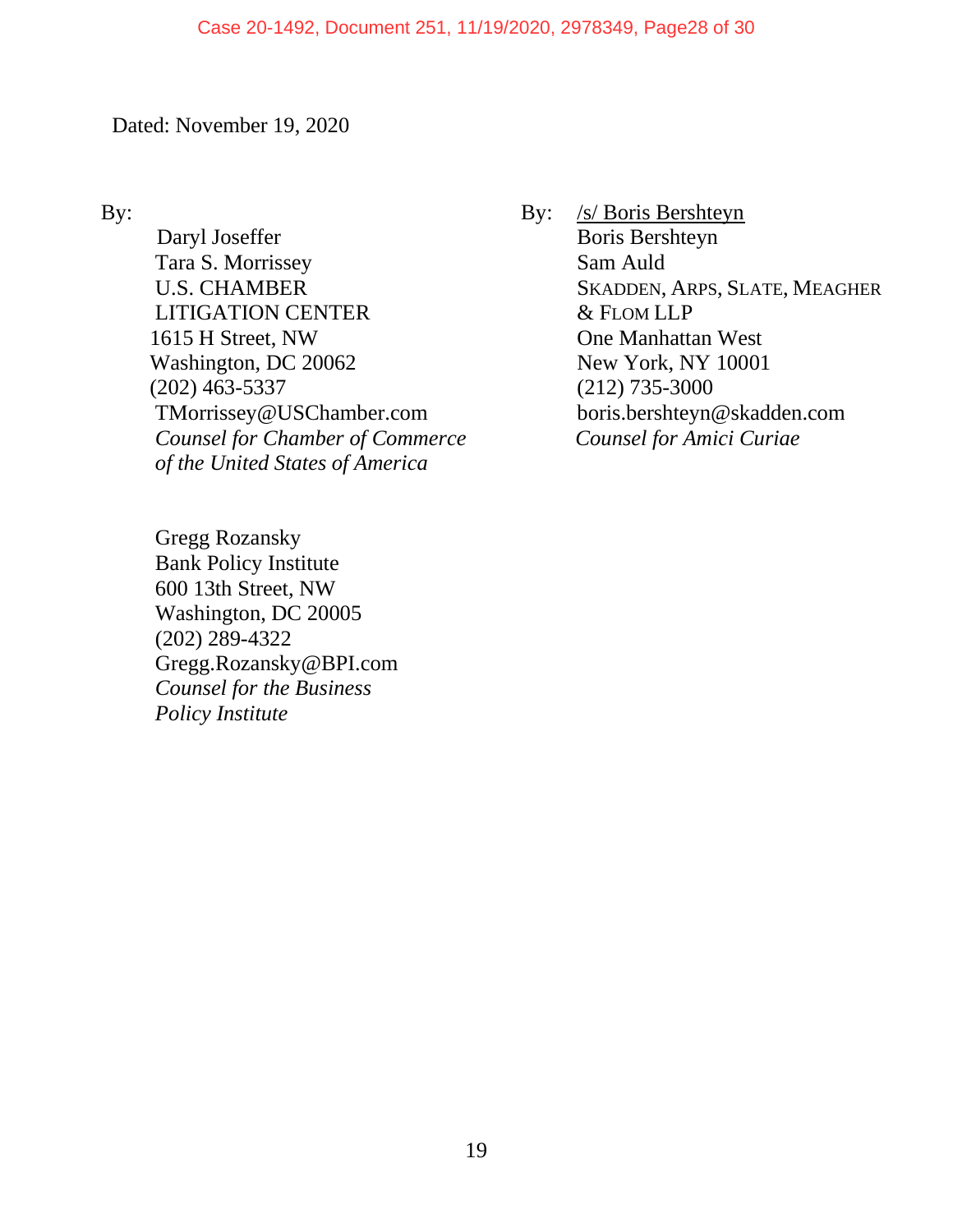### **CERTIFICATE OF COMPLIANCE UNDER RULE 30(g)(1)**

I hereby certify that this brief complies with the type-volume limitation of Fed. R. App. P. 29(a)(5) and Second Circuit Local Rule 32.1(a)(4) because this brief contains 4,580 words, excluding the parts of the brief exempted by Fed. R. App. P. 32(f).

This brief complies with the typeface requirements of Fed. R. App. P.  $32(a)(5)$  and the type style requirements of Fed. R. App. P.  $32(a)(6)$  because this brief has been prepared in a proportionately spaced typeface using Microsoft Word Times New Roman 14-point font.

> /s/ *Boris Bershteyn*  Boris Bershteyn *Counsel for Amici Curiae*

Dated: November 19, 2020